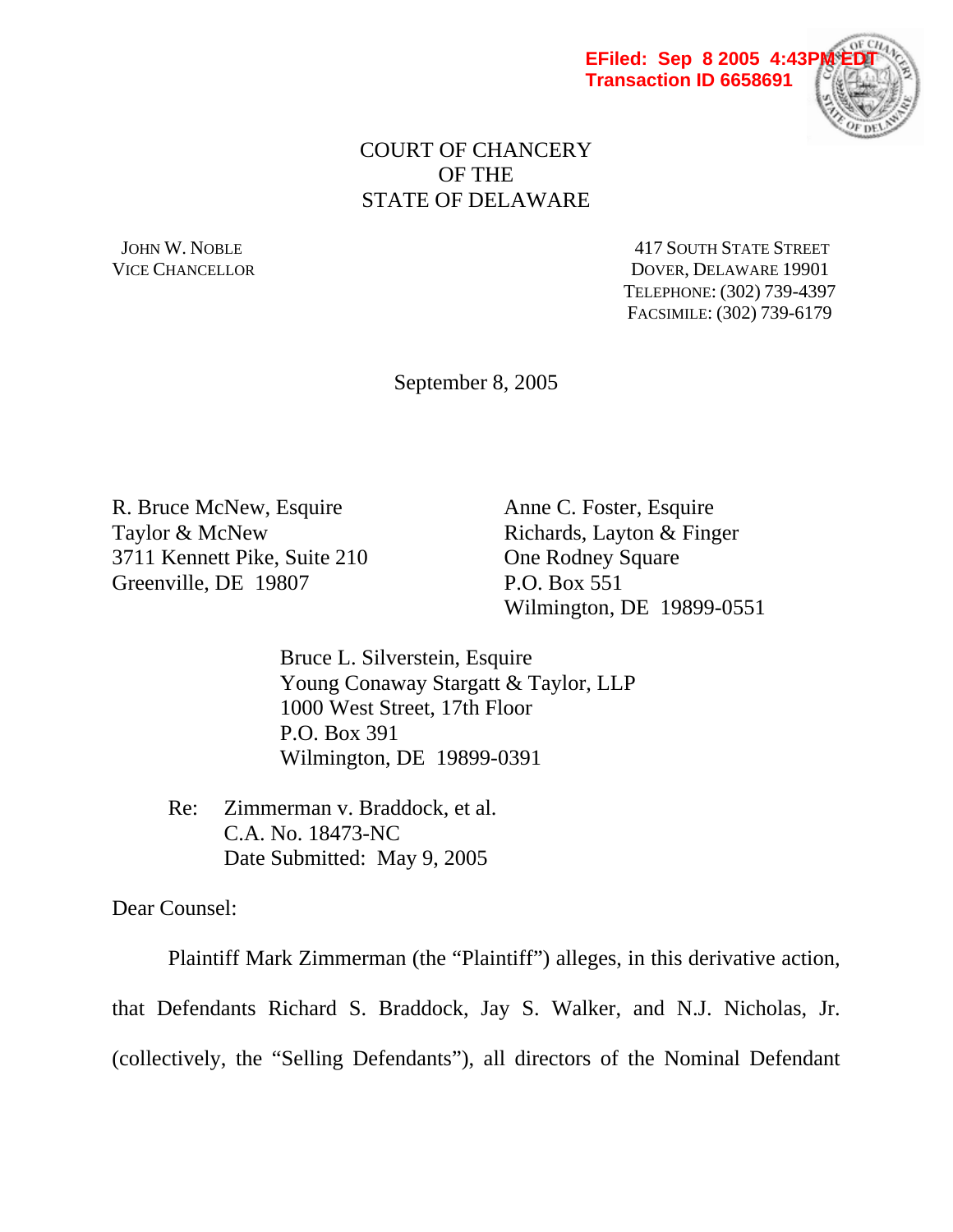priceline.com, Inc. ("Priceline" or the "Company"), engaged in insider trading of the Company's stock and misappropriated the Company's confidential information. The other defendants, who with the Selling Defendants constituted Priceline's board of directors, are: Daniel H. Schulman, Paul A. Allaire, Ralph M. Bahna, Paul J. Blackney, William E. Ford, Marshall Loeb, Nancy B. Peretsman, and Heidi G. Miller (collectively, the "Individual Defendants").

Before the Court is the Plaintiff's Motion for Leave to File a Second Amended Derivative Complaint (the "Second Amended Complaint"). The only issue that remains for the Court to decide is whether amendment of the Amended Derivative Complaint (the "Amended Complaint") would be futile because (1) the Plaintiff's claim against the Selling Defendants in the Second Amended Complaint for breach of their fiduciary duties by engaging in insider trading and misappropriating confidential information fails to state a claim as a matter of law, and (2) the Plaintiff's Second Amended Complaint fails to assert well-pled allegations to show that demand upon the Priceline Board would have been futile. For the reasons set forth below, the Plaintiff will be allowed to file his Second Amended Complaint to assert this fiduciary duty claim.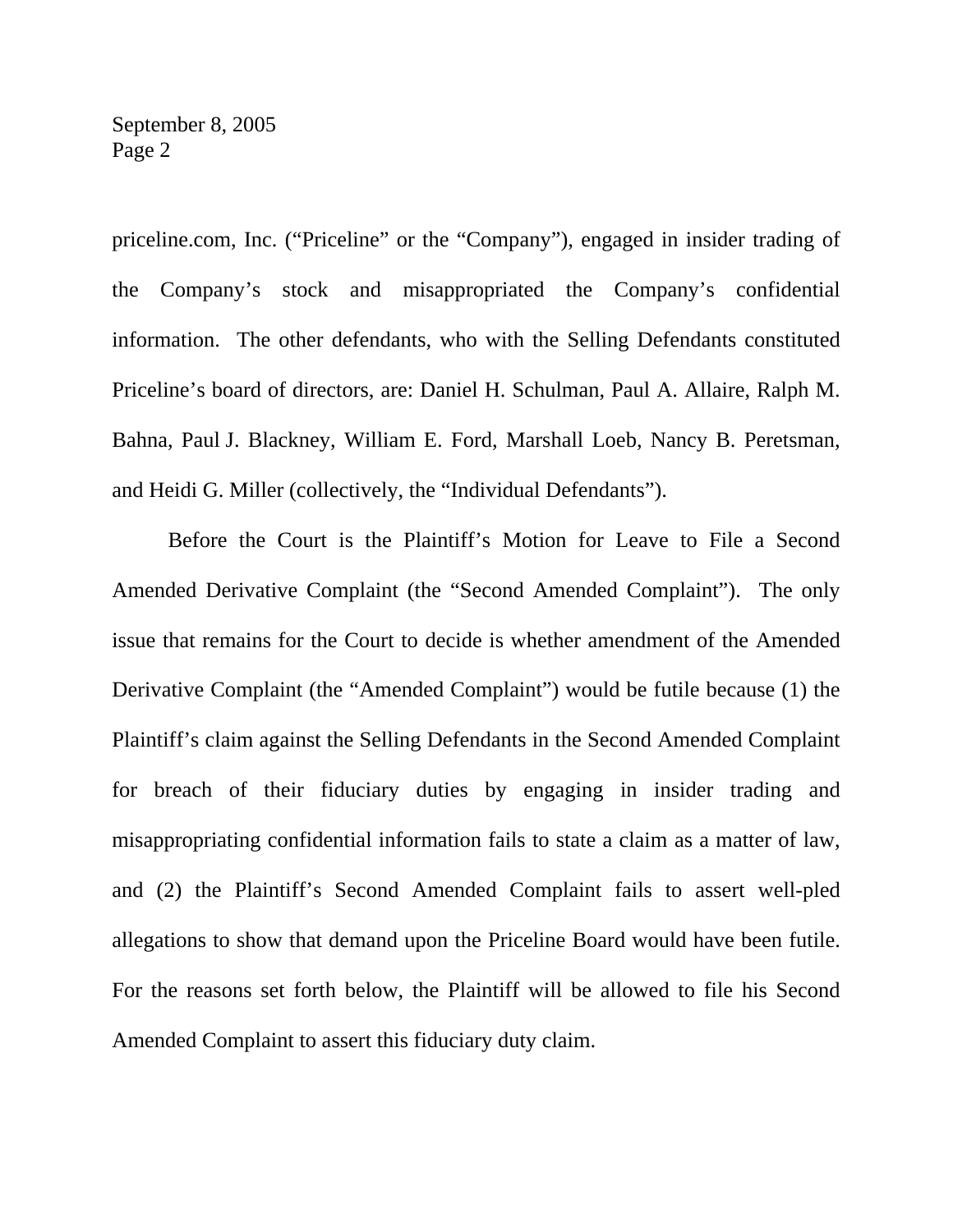$\overline{a}$ 

## **I. PROCEDURAL HISTORY**

The Court dismissed the Amended Complaint under Court of Chancery Rule 23.1 for failure to plead facts that would sustain a finding of demand futility.<sup>1</sup> Specifically, the Plaintiff did not sufficiently plead particularized facts showing that the Selling Defendants controlled Priceline and the various entities associated with Priceline and that Priceline's other directors, several of whom were involved with those associated entities, were beholden to the Selling Defendants. The Amended Complaint was dismissed without prejudice.<sup>2</sup>

Thereafter, the Plaintiff sought leave to file a Second Amended Complaint. The Second Amended Complaint attempted to cure the deficiencies of the Amended Complaint by further elaborating on the relationships among the Individual Defendants, the Selling Defendants, and the various entities associated with Priceline. In the Amended Complaint the Plaintiff had presented three counts. In the Second Amended Complaint, only one of these counts (Count 1: Against the Selling Defendants for Breach of Fiduciary Duty for Insider Selling and

<sup>1</sup> *Zimmerman v. Braddock*, 2002 WL 31926608 (Del. Ch. Dec. 31, 2002) [hereinafter "*Zimmerman I*"].

<sup>&</sup>lt;sup>2</sup> *Id.*, at \*12 n.76 ("I conclude that dismissal with prejudice would not 'be just under the circumstances'  $\dots$ .") (quoting Ct. Ch. R. 15(aaa)).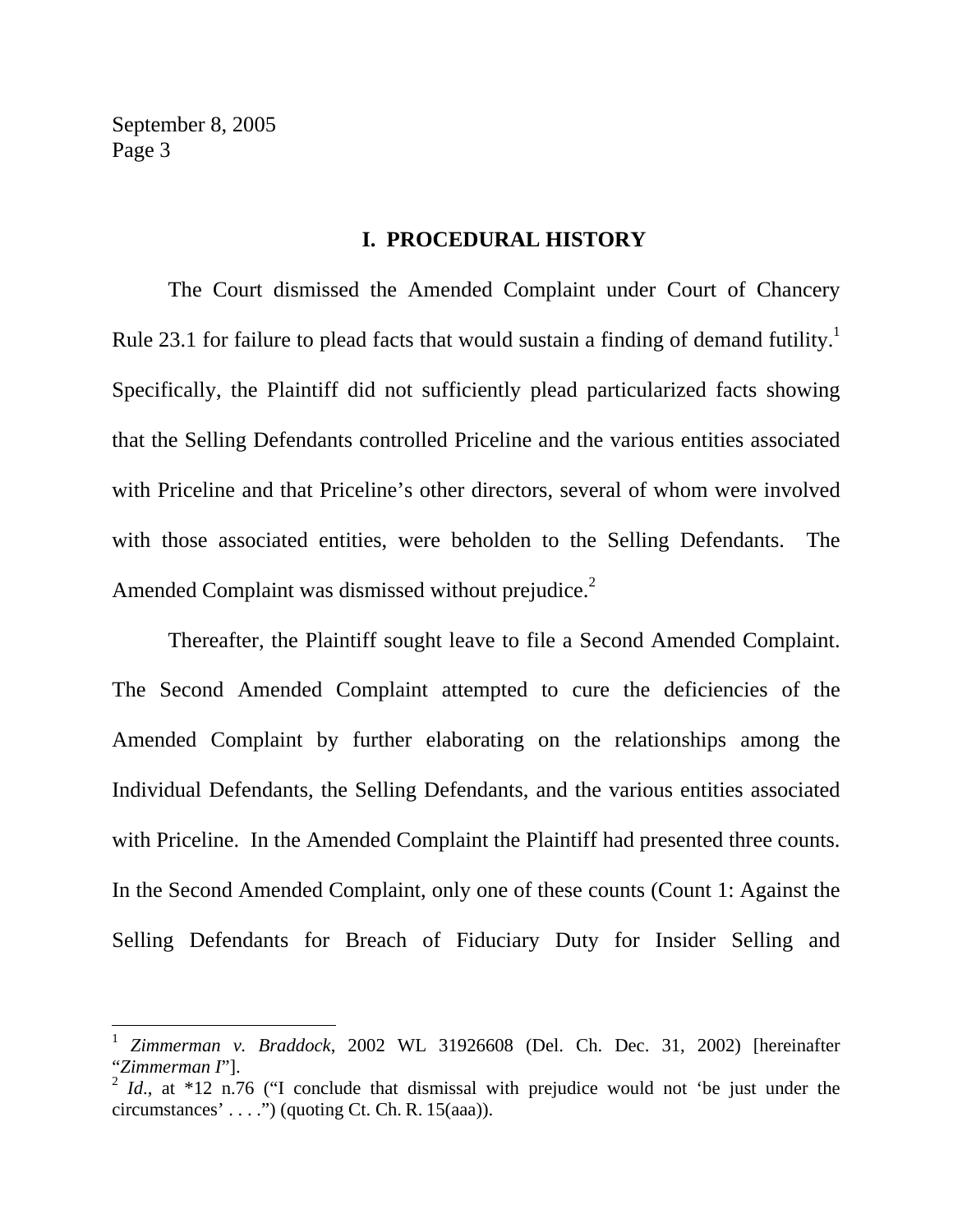Misappropriation of Information) continued to be asserted.<sup>3</sup> The Second Amended Complaint, however, included three additional counts, all involving the forgiveness of a loan that Priceline had made to Miller (the "Miller loan"), one of the Individual Defendants.<sup>4</sup>

The Court, by bench ruling, denied the Plaintiff leave to amend in order to present Counts II-IV proposed in the Second Amended Complaint. Amendment to assert those claims would have been futile because the Miller loan (the basis of these counts), in the context of the allegedly actionable forgiveness of the loan, was not at issue in the Amended (or the initial) Complaint and, thus, the Second

<sup>&</sup>lt;sup>3</sup> Count II of the Amended Complaint had alleged that the Defendants had breached their obligation to act loyally and in good faith by allowing Priceline to engage in certain questionable activities that exposed it to substantial liability and expenses, including securities fraud litigation, the repricing of certain warrants, and the loss of goodwill. Count III had charged the Defendants with waste of corporate assets, alleging the free use by the Selling Defendants of Priceline's confidential information in their insider trading activities.

<sup>&</sup>lt;sup>4</sup> In the Amended Complaint, the Miller loan was mentioned twice. First, in Paragraph 17, in the context of explaining why Director Miller was not independent, the Amended Complaint asserted that Miller "was loaned \$3 million by the Company. In November of 2000, Priceline forgave repayment of Miller's loan in its entirety, in violation of the terms of the Miller agreement." Secondly, in Paragraph 100(d), again in the context of Director Miller's independence, the Amended Complaint alleged that Miller was not independent, in part, because of "the forgiveness of a \$3 million loan which she was required to repay based upon the circumstances of her departure, according to the terms of the Miller Agreement. Furthermore, at the time this action was initiated, defendant Miller was preparing to leave her employment with Priceline and was beholden to defendants Braddock and Walker to approve the terms of her departure, including substantial severance benefits, loan forgiveness, and other remuneration."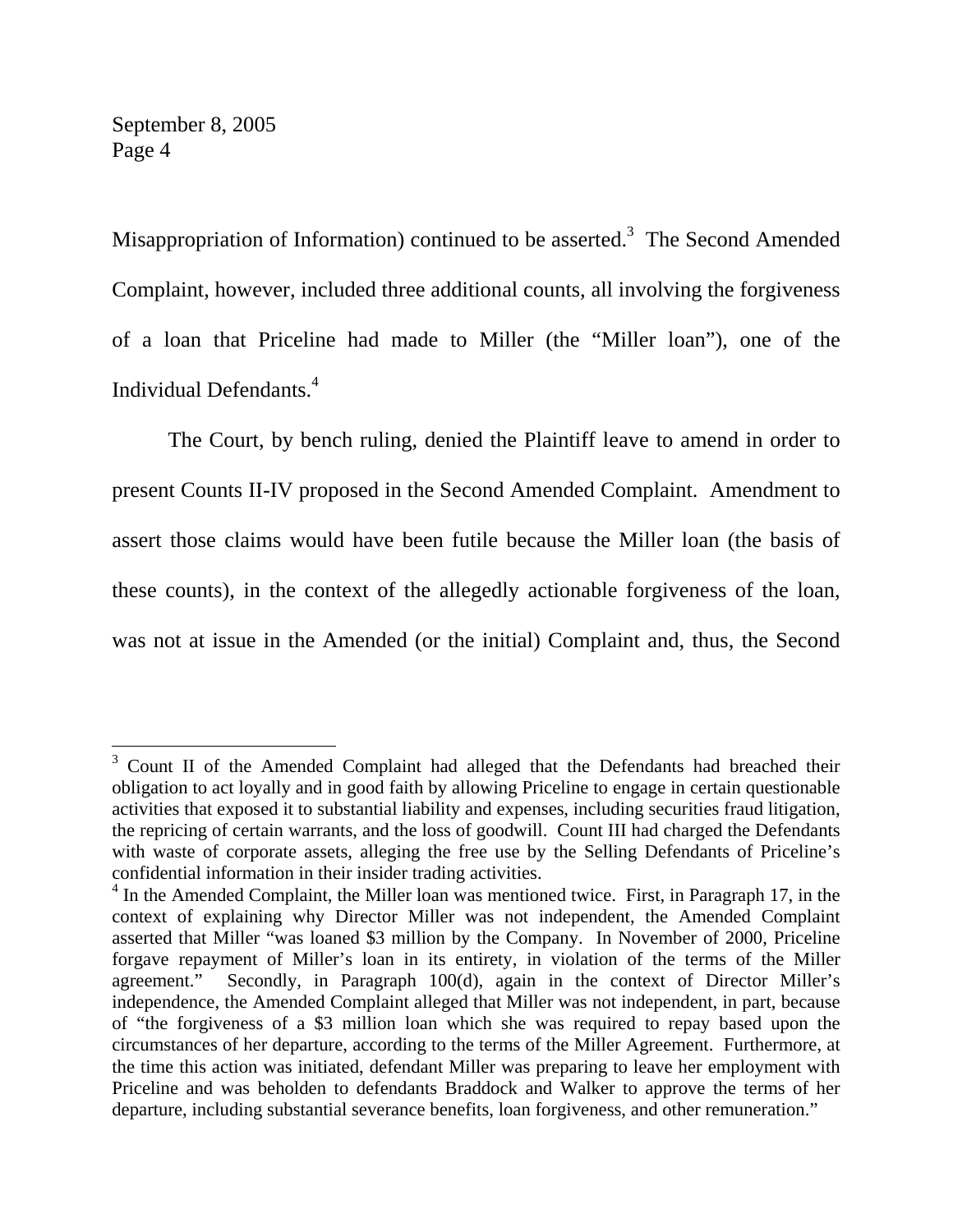Amended Complaint did not "elaborate" | upon facts relating to acts or transactions alleged in the original pleading, or assert[ ] new legal theories of recovery based upon the acts or transactions that formed the substance of the original pleading  $\dots$  <sup>5</sup> Therefore, demand futility with regard to Counts II-IV was to be assessed at the time the Second Amended Complaint was filed and not as of the time of the initial complaint. By the time the Second Amended Complaint was filed, the composition of Priceline's Board had changed substantially, and the Plaintiff did not attempt to argue that demand upon that board would have been futile. As a result, the futility of the proposed amendment precluded granting leave to amend to add claims relating to the Miller loan.

Thus, the Court turns to the following questions: (1) whether the Second Amended Complaint would adequately allege futility of demand on Priceline's Board as of November 1, 2000, when the initial complaint was filed,  $6$  and (2) whether it would state a claim for insider trading (and use of confidential Company information) by the Selling Defendants.<sup>7</sup>

<sup>5</sup> *Harris v. Carter*, 582 A.2d 222, 231 (Del. Ch. 1990).

<sup>&</sup>lt;sup>6</sup> References to Priceline's Board are to the Board as comprised on November 1, 2000.

 $<sup>7</sup>$  More precisely, although the Court's analysis will be under Court of Chancery Rules 23.1 and</sup> 12(b)(6), the issues are actually framed by Court of Chancery Rule 15.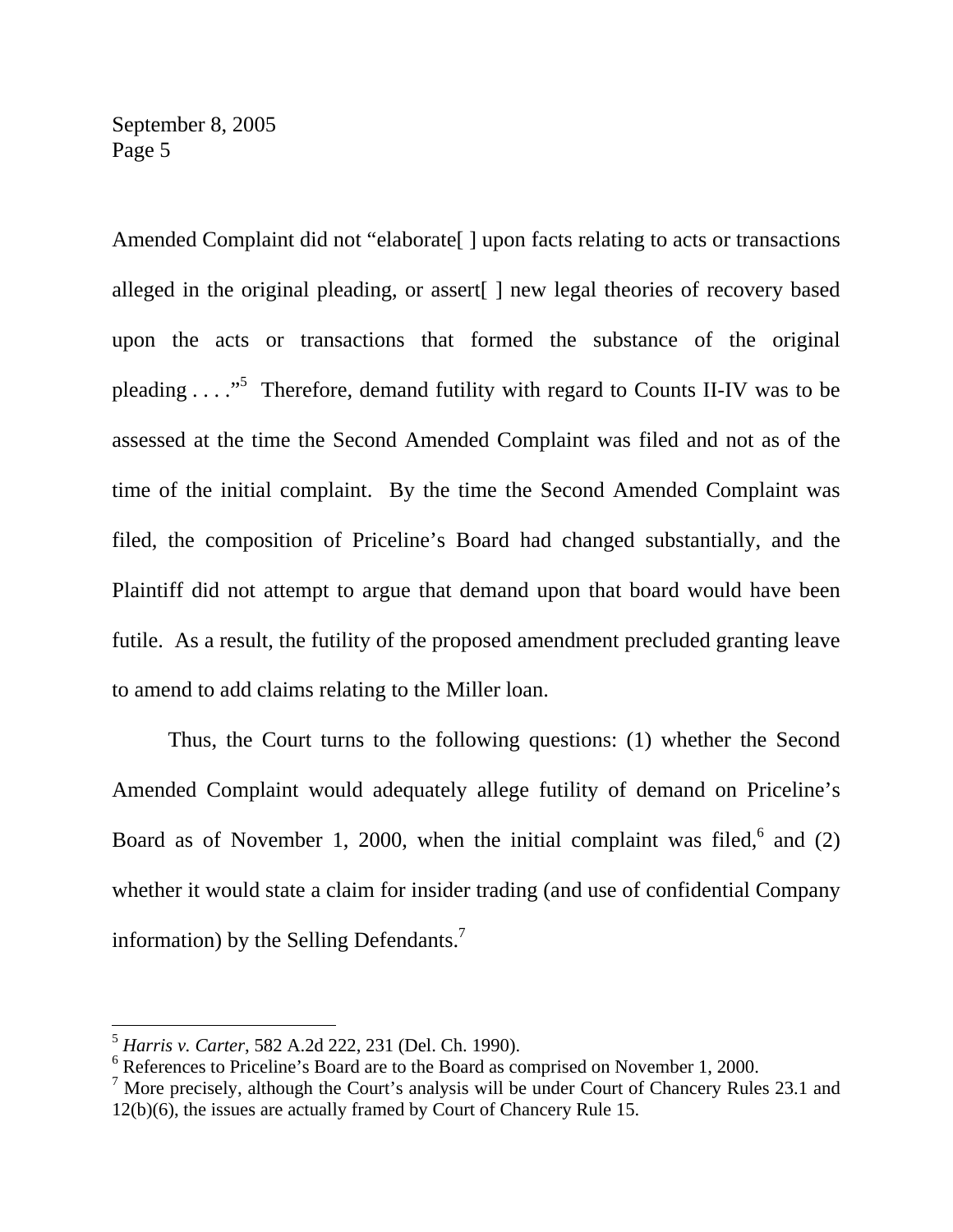# **II. BACKGROUND**

#### A. *Priceline and WebHouse*

 The alleged circumstances which motivated the Plaintiff to bring this action have been set forth in *Zimmerman I*.<sup>8</sup> Briefly, Priceline is a "Name Your Own Price" internet retailer of airline tickets, hotel reservations, and home finance and telecommunications products. This format allows customers to save money on products and services while increasing incremental revenue to the companies which sell their goods and services through Priceline. Priceline was founded by Walker, who also "founded and . . . controlled" Walker Digital Corporation, the company which licensed its "demand collection system" technology to Priceline.<sup>9</sup>

 Following Priceline's March 1999 initial public offering and during the internet "bubble," Priceline's pricing system was perceived to have the potential to "reinvent the environmental DNA of global business."<sup>10</sup> In an effort to expand and

<sup>8</sup> *See Zimmerman I*, at \*1-6.

<sup>&</sup>lt;sup>9</sup> Second Amended Complaint, at ¶¶ 8, 28. "Using Walker Digital's 'Name Your Own Price' technology, Priceline collects consumer demand, in the form of individual customer offers guaranteed by a credit card, for a particular product or service at prices set by the customer. Priceline then either communicates that demand directly to participating sellers or accesses participating sellers' private databases to determine whether Priceline can fulfill the customer's offer. Consumers agree to hold their offers open for a specified period of time and, once fulfilled, offers cannot be cancelled." *Id.*, at ¶ 30.

 $^{10}$  *Id.*, at ¶ 34.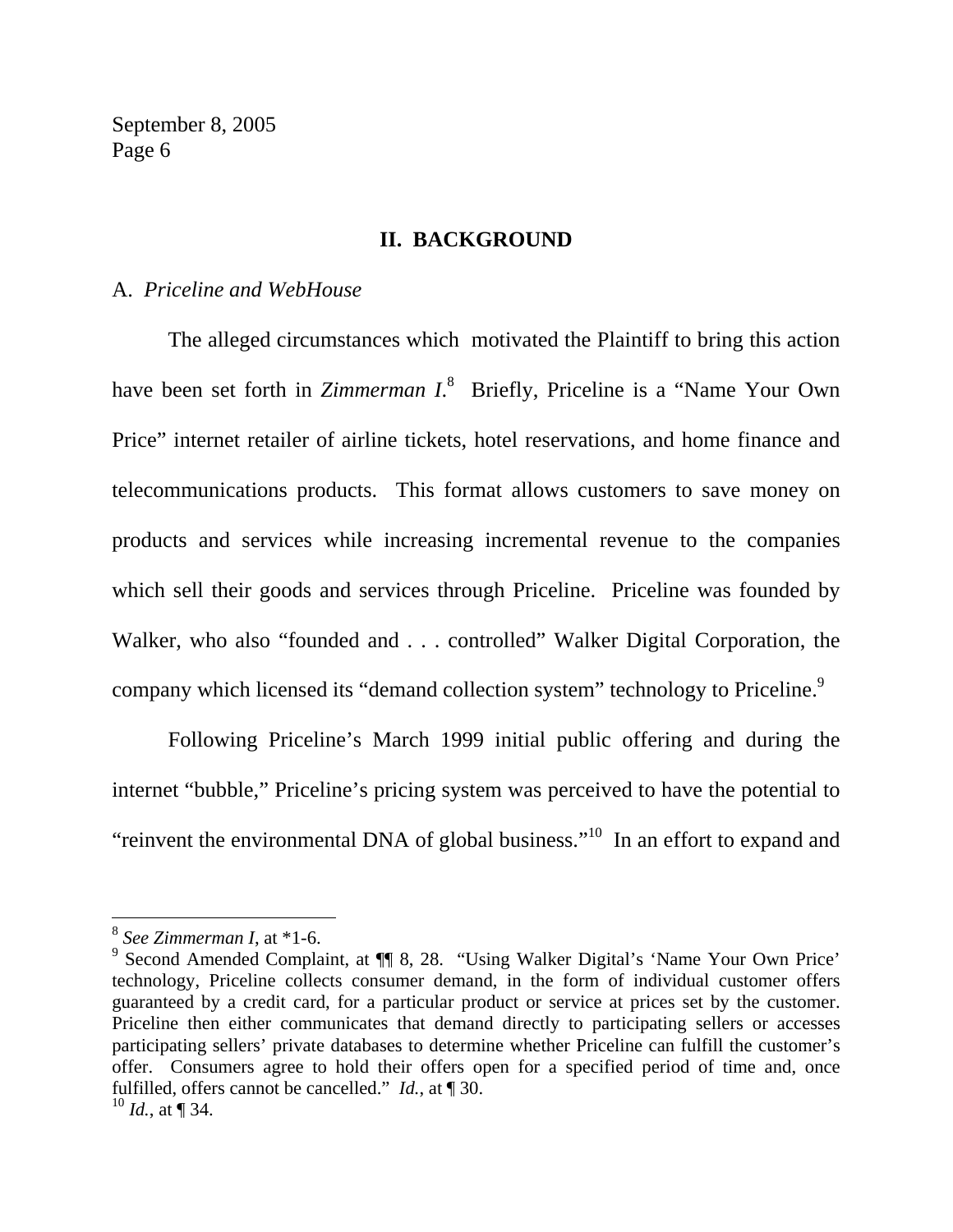diversify away from the travel industry (the industry that Priceline serviced most successfully), Priceline launched WebHouse Club, Inc., which used Walker Digital's "Name Your Own Price" technology to sell groceries and gasoline to the public.11 "WebHouse was established as an 'independent licensee' of Priceline to which Priceline licensed its name and business model in return for a royalty arrangement and a fully-vested, non-forfeitable warrant to acquire a majority of the equity of WebHouse that was exercisable under certain conditions."<sup>12</sup> Since it was a private company, WebHouse's operating results were neither included in Priceline's financial statement nor known to the public.<sup>13</sup>

 WebHouse was an important experiment for Priceline; the market viewed WebHouse as an important test of Priceline's ability to expand its technology beyond its core industries.<sup>14</sup> Diversifying beyond the travel industry was important to Priceline because the discount and online travel services industry was becoming more competitive.

- $^{12}$  *Id.*, at  $\dot{P}$  42.
- $^{13}$  *Id.*, at  $\P$  44.
- $^{14}$  *Id.*, at  $\overline{9}$  45.

<sup>&</sup>lt;sup>11</sup> *Id.*, at  $\P$  40.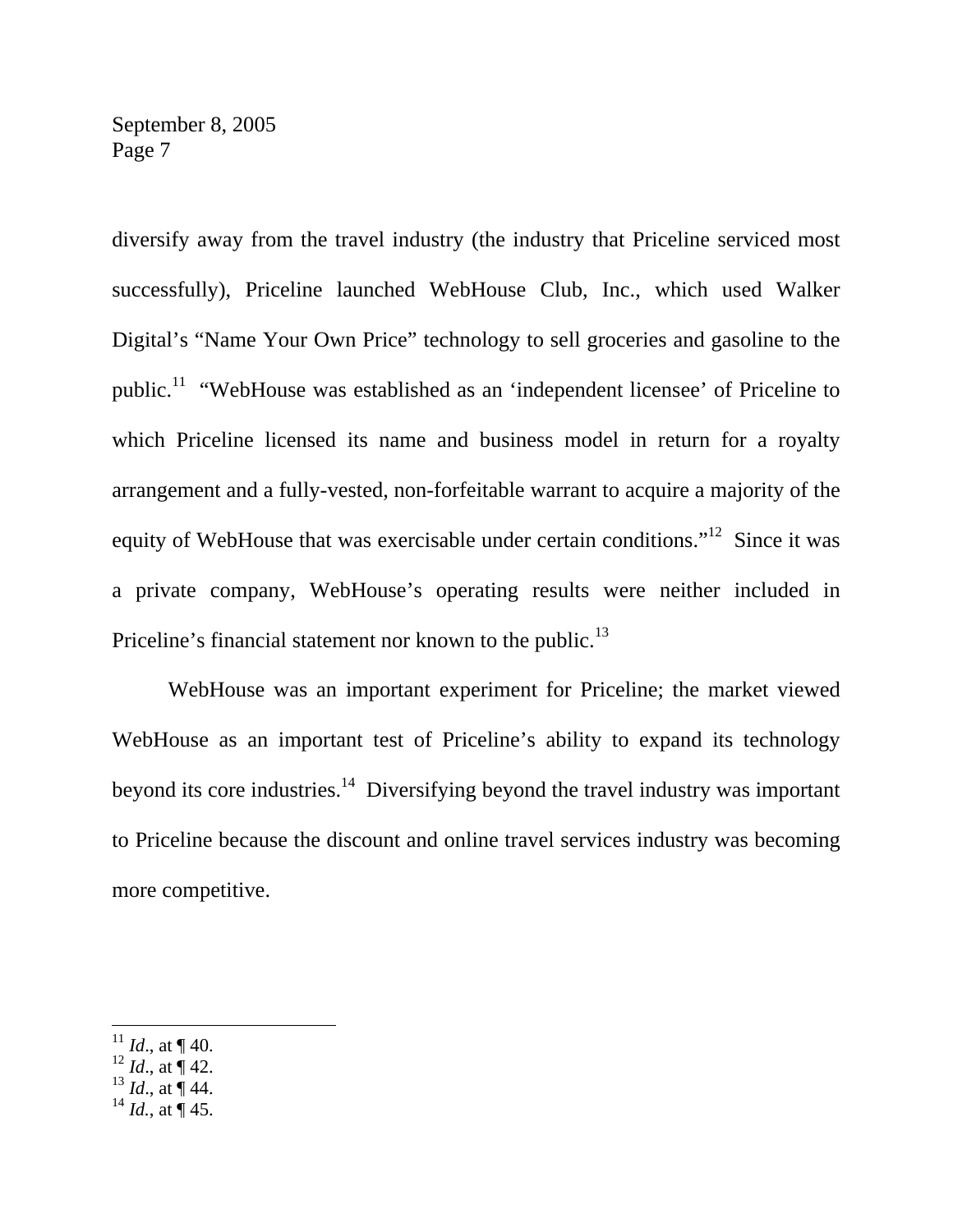Problems arose at WebHouse. Priceline management internally expressed doubt as to whether the "Name Your Own Price" system would work with groceries because, "[u]nlike consumer demands with respect to air travel, WebHouse executives feared that consumers were much more 'brand loyal' when they shopped for groceries  $\ldots$  ..."<sup>15</sup> Additionally, producers were unwilling to discount their grocery products which forced WebHouse to subsidize the discount that its customers were receiving.<sup>16</sup> Further complicating matters were WebHouse's technical problems that caused its website to crash frequently.<sup>17</sup> It is alleged that Priceline's senior management knew about the problems at WebHouse—including its \$5 million-dollar-a-week "burn rate."<sup>18</sup>

 Although WebHouse was having difficulties, which in turn brought into question the scalability of the Priceline "Name Your Own Price" system, Priceline continued publicly to tout the technology's prospects, while minimizing the

 $^{15}$  *Id.*, at ¶ 49.

<sup>&</sup>lt;sup>16</sup> *Id.* ("Essentially, due to the dearth of willing suppliers, WebHouse was forced to sell a \$1.00 product for \$0.80 and WebHouse was funding the difference.").  $^{17}$  *Id.*, at ¶ 52.

<sup>&</sup>lt;sup>18</sup> *Id.*, at  $\P$  51-52, 82 (referring to the "Pricing Reports," "Demographic Analyses," "Network Operations Center Reports," and "Promotion Reconciliation Reports" that Priceline management would receive).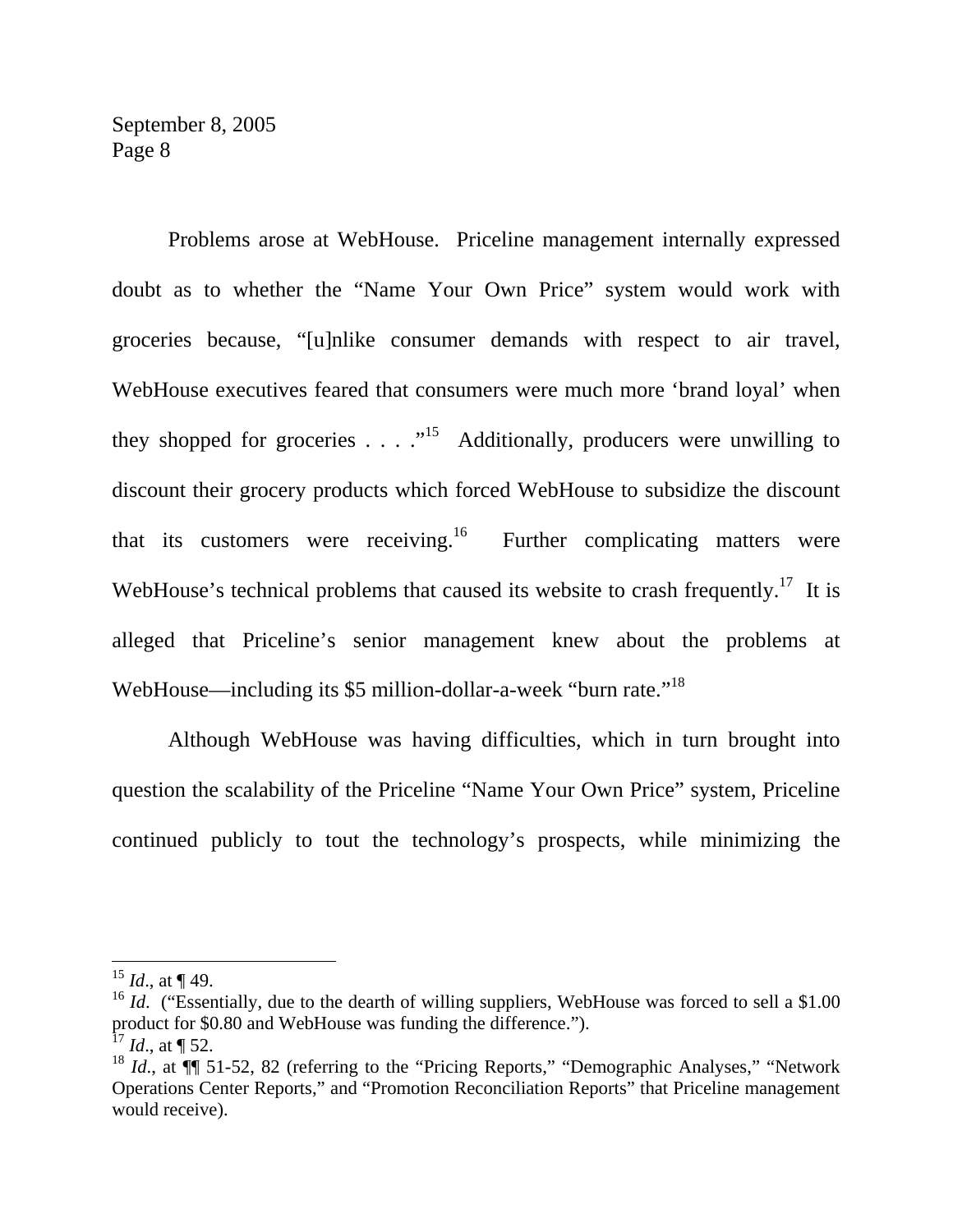problems that both Priceline and WebHouse were facing.19 However, Priceline's

SEC filings did contain some cautionary warnings of risks that Priceline faced.<sup>20</sup>

 In August and September of 2001, during this period of uncertainty regarding WebHouse, the Selling Defendants sold shares of Priceline stock, which forms the basis of this action. $21$ 

<sup>20</sup> *See, e.g.*, Second Amended Complaint, at ¶ 77.

 $\overline{a}$ <sup>19</sup> *See Zimmerman I*, at \*5 ("The Plaintiff contends that from March 1999 through September 2000, the Individual Defendants [defined there to include the Selling Defendants] made a series of inaccurate and misleading public statements regarding Priceline's financial condition, business, and future growth prospects, allegedly in the face of the known reality that the Company could not match the hyper-aggressive public guidance . . . provided to Wall Street. Walker is alleged to have minimized the threat of the increased competition from Hotwire and other travel websites. Plaintiff contends that, while stating publicly that Priceline would achieve profitability imminently or in the near future, the Individual Defendants knew that Priceline's revenues and earnings were under tremendous pressure due to, *inter alia,* increased competition and loss of customers. Also regarding Priceline's business condition, the Plaintiff alleges that the Individual Defendants portrayed the Company's customer base as satisfied and growing, when in fact the Individual Defendants knew of increasing customer dissatisfaction and a shrinking customer base. Moreover, the Individual Defendants allegedly made misleading public misstatements regarding the prospects of the critical WebHouse venture; the Individual Defendants publicly stated that WebHouse had been successful, thereby demonstrating the scalability of the Priceline business model. In fact, the Individual Defendants were aware of technological, financial and conceptual problems experienced by WebHouse. Thus, the Plaintiff complains that numerous misleading statements were made to the public regarding the business condition and prospects of Priceline." (footnotes and internal quotations omitted)).

<sup>&</sup>lt;sup>21</sup> Specifically, on August 1, 2000, Walker sold 8 million shares of Priceline stock at \$23.75 per share. *Id.*, at  $\P$  70. Also on August 1, 2000, Nicholas exercised 200,000 Priceline options at \$0.80 per shares and sold 100,000 shares of Priceline stock at \$25.19 per share. *Id*., at ¶ 72. That next day, Nicholas (as trustee of a family trust) sold 100,000 Priceline shares for \$25.32 per share. *Id*., On August 15, 2000, Braddock exercised an unspecified number of Priceline options and sold 72,000 shares of Priceline stock at \$25.31 per share. *Id*., at ¶ 79. The next day, Braddock exercised more options and sold 28,000 shares of Priceline stock at \$25.52 per share.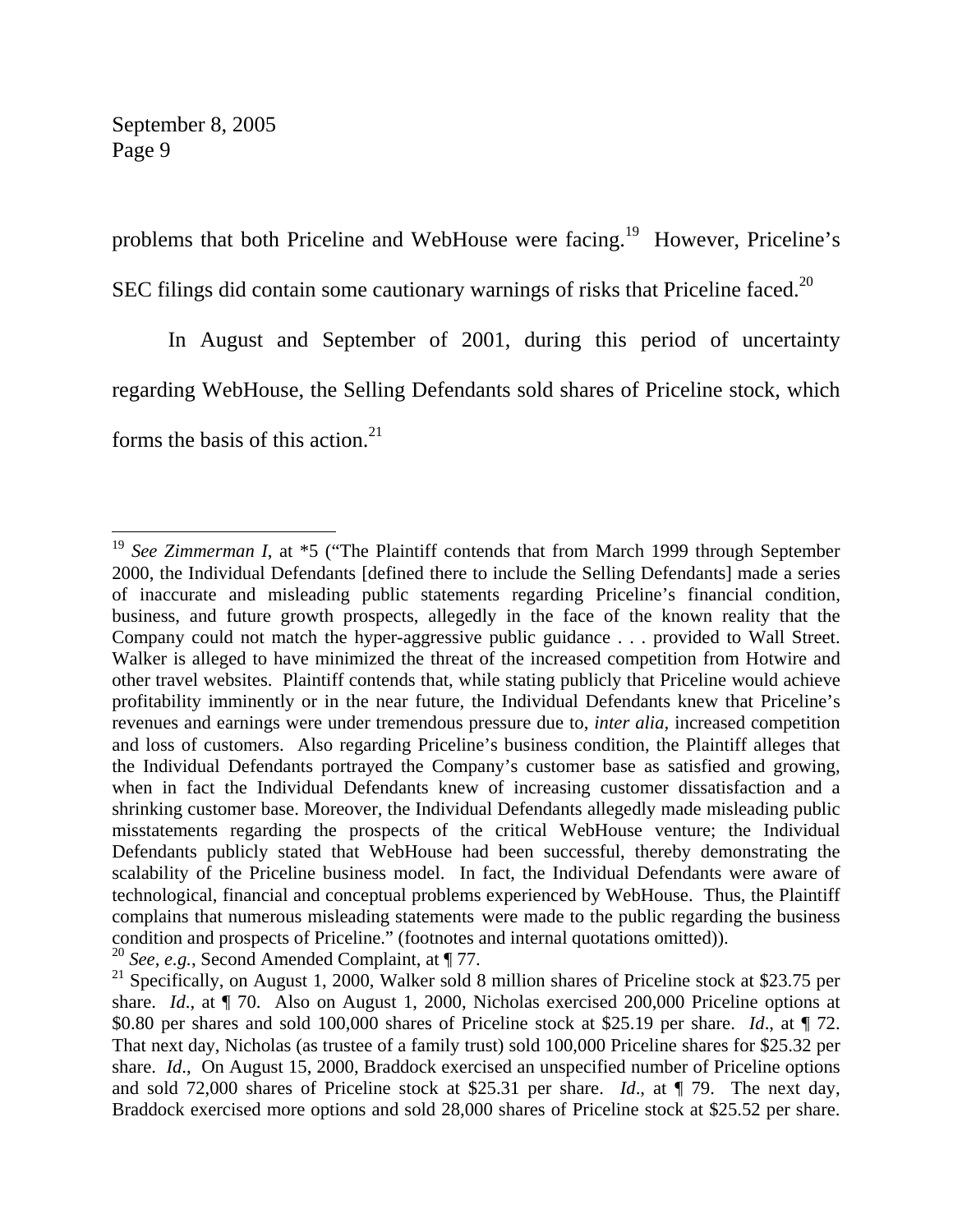# B. *Entities Associated with Priceline*<sup>22</sup>

 In *Zimmerman I*, the Court concluded that the Plaintiff had alleged "insufficient particularized facts from which a reasonable inference may be drawn that the interests and positions of the interested directors, whether individually or collectively, empowered them with the means to dominate and control the Board and affairs of [Priceline and the other entities associated with Priceline and its directors]."<sup>23</sup> The members of Priceline's Board were involved with various entities having multiple ties with each other. In order to appreciate why the Plaintiff questions the independence of various directors, a brief review of these entities is required.

## 1. Walker Digital Corporation

Walker Digital is a privately-held "think tank" founded by Walker. Walker Digital owns 4.25 percent of Priceline's common stock and licenses Priceline its technology.<sup>24</sup> Walker owns 49 percent of Walker Digital and is the Chairman of

*Id.* On September 11, 2000, Walker sold 2 million shares of Priceline stock at \$25 per share. *Id.*, at  $\P$  80. All in all, the proceeds from these sales approached \$250 million.

<sup>&</sup>lt;sup>22</sup> Unless the context indicates otherwise, the descriptions of Priceline's directors and the entities associated with Priceline are as of the filing of the initial complaint in this action.

<sup>23</sup> *Zimmerman I*, at \*9.

<sup>&</sup>lt;sup>24</sup> *Id.*, at ¶ 7, 28. Additionally, Walker Digital owns approximately 34% of WebHouse's privately held stock. *Id*., at ¶ 7.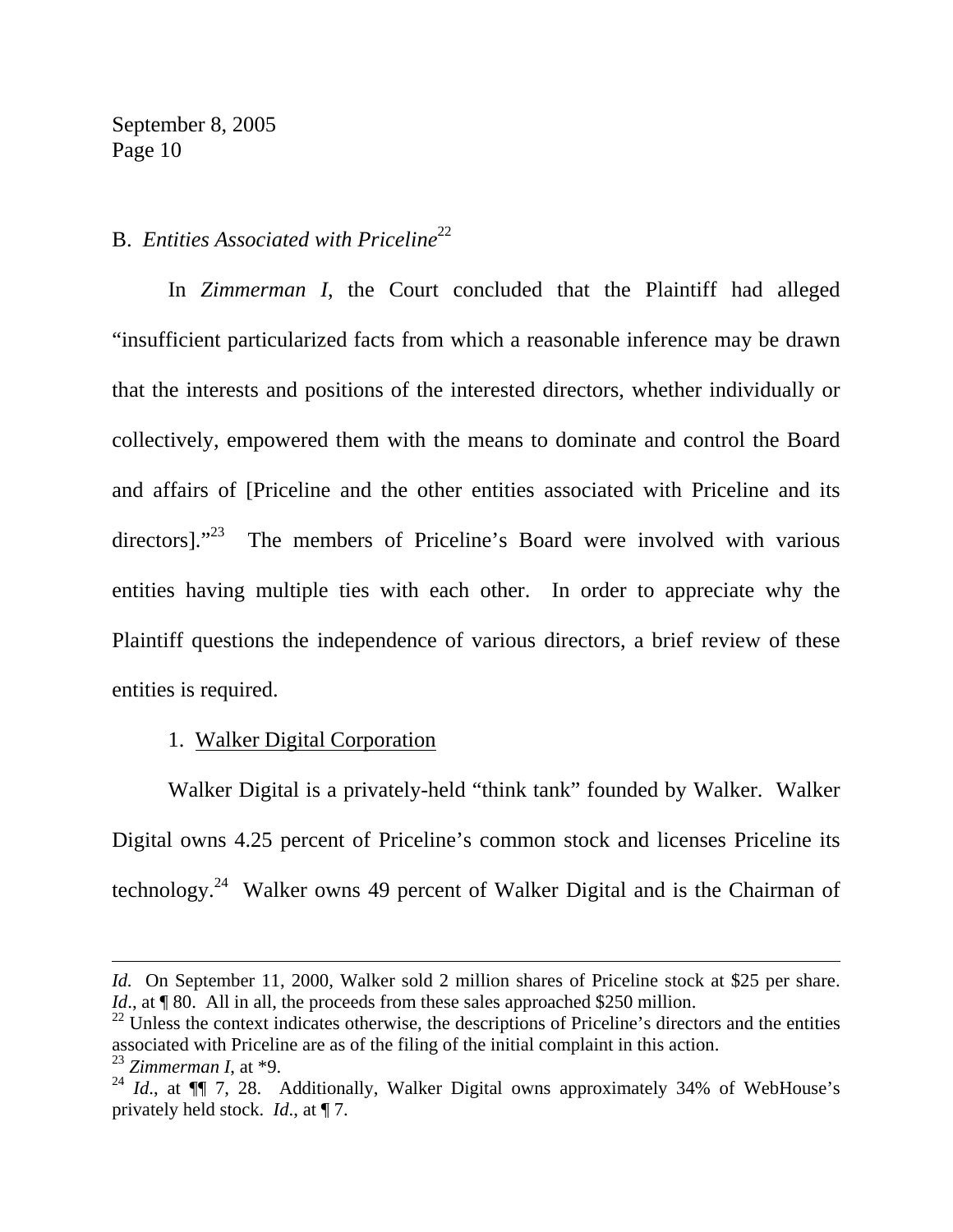its board.<sup>25</sup> Braddock owns 4 percent of Walker Digital.<sup>26</sup> Nicholas is an equity holder of Walker Digital as well.<sup>27</sup> Ford, through his position as Managing Member of General Atlantic Partners, LLC, controls 25 percent of Walker Digital. $^{28}$ 

## 2. Synapse Group, Inc.

Synapse is a privately-held direct marketing firm that Walker co-founded with Individual Defendant Loeb's son.<sup>29</sup> Many of the directors of Priceline were also involved with Synapse. Walker served as the non-executive chairman and owned 11.5 percent of Synapse which was described in Priceline's March 27, 2000 Proxy Statement as "an affiliate of Mr. Walker."<sup>30</sup> Loeb, through a family investment vehicle, owns 8.23 percent of Synapse.<sup>31</sup> Furthermore, Braddock and Nicholas are "substantial equity holder[s] of Synapse."<sup>32</sup> Ford and Peretsman have ties to Synapse as well. $^{33}$ 

- $^{28}$  *Id.*, at  $\overline{9}$  13.
- $^{29}$  *Id.*, at ¶ 7.
- $30$  *Id.*, at **| 8.**
- $31$  *Id.*, at  $\P$  14.
- $32$  *Id.*, at **¶** 7, 9.

 $^{25}$  *Id.*, at ¶ 8.

 $^{26}$  *Id.*, at ¶ 7.

<sup>&</sup>lt;sup>27</sup> *Id.*, at  $\hat{\mathbb{I}}$  9. Nicholas's equity ownership in Walker Digital is not provided in any more detail.

<sup>33</sup> *Id*., at ¶¶ 13, 15.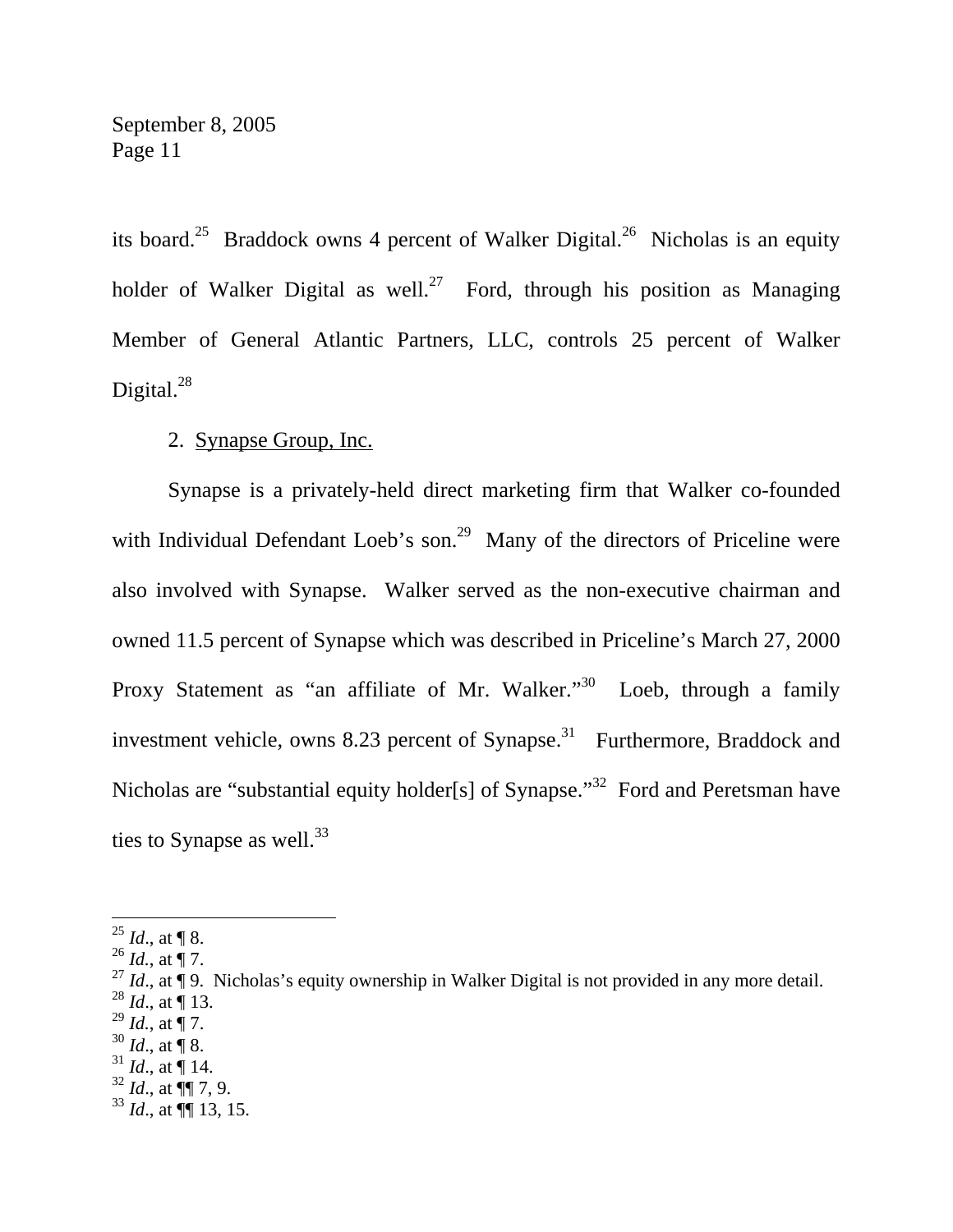## 3. Worldspan L.P.

Worldspan is a global travel distribution system that, in 1998, had \$637.3 million in revenue.<sup>34</sup> Between 1998 and 2000, Priceline sold more than 6 million airline tickets through Worldspan.<sup>35</sup> Priceline is one of Worldspan's two largest clients.36 In January of 2000, Priceline and Worldspan entered into a five-year agreement under which Worldspan paid Priceline \$3 million in exchange for Priceline's committing to a certain minimum volume of bookings.<sup>37</sup> Blackney is the Chief Executive Officer and President of Worldspan.

# 4. Allen & Company, Inc.

Allen & Company is an investment banking firm. Allen & Company acquired 275,000 shares of Priceline's third round of financing in 1998. It received \$850,000 in consulting fees from Priceline in 1999.<sup>38</sup> In 2000, Allen & Company

 $34$  *Id.*, at  $\P$  12.

<sup>35</sup> *Id*. 36 *Id*., at ¶ 121(b)(3).

 $37$  *Id.*, at  $\sqrt{\phantom{a}}$  12. In 1998 Worldspan had \$637.3 million in revenue and from 1998 through 2000 Priceline sold more than six million airline tickets through Worldspan. *Id*. <sup>38</sup> *Id*., at ¶ 15.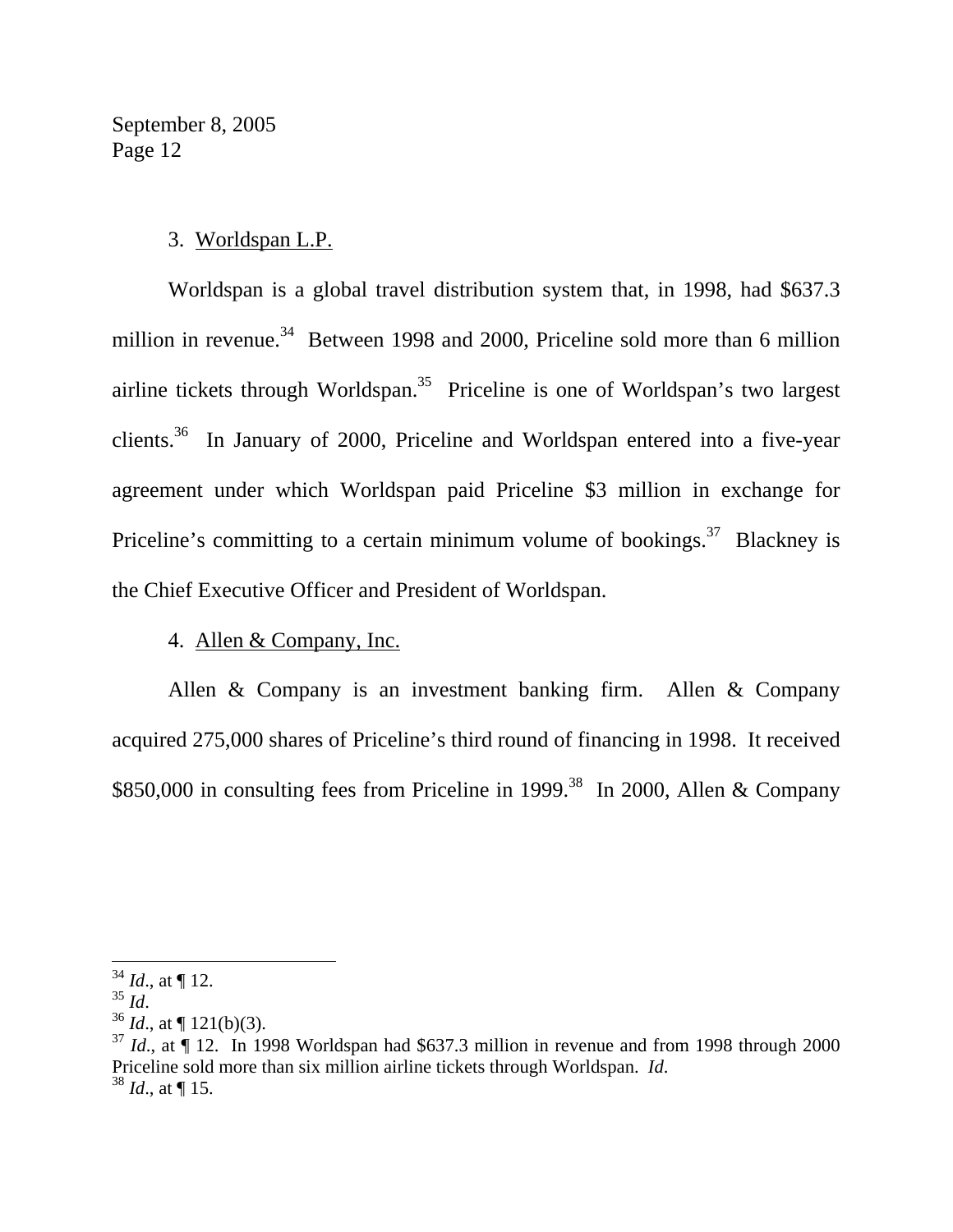received \$750,000 in fees from Synapse.<sup>39</sup> Peretsman is a Managing Director and Executive Vice President of Allen & Company<sup>40</sup>

# 5. General Atlantic Partners, LLC

General Atlantic is a venture capital firm with extensive holdings, sometimes through affiliates, in Priceline, Synapse, priceline.com Europe, and Walker Digital.<sup>41</sup> In early 2000, General Atlantic sold  $6,567,130$  shares of Priceline common stock. Ford is the Managing Member of General Atlantic.

# C. *Priceline's Board of Directors*

When this action was initiated, the Priceline Board consisted of 11 members.

A brief summary of the Second Amended Complaint's allegations regarding those directors is presented below.<sup>42</sup>

## 1. Walker

Walker is the founder of Priceline and served on its Board from August 1998 until January 2001. Until August of 1998, he also served as Priceline's Chief

 $39$  *Id.* 

<sup>39</sup> *Id*. 40 *Id*. 41 *Id*., at 13.

<sup>&</sup>lt;sup>42</sup> Zimmerman I reviewed the allegations in the Amended Complaint concerning each Board member, s*ee id*., at \*2-4. With regard to some directors, additional well-pled allegations have been made in the Second Amended Complaint.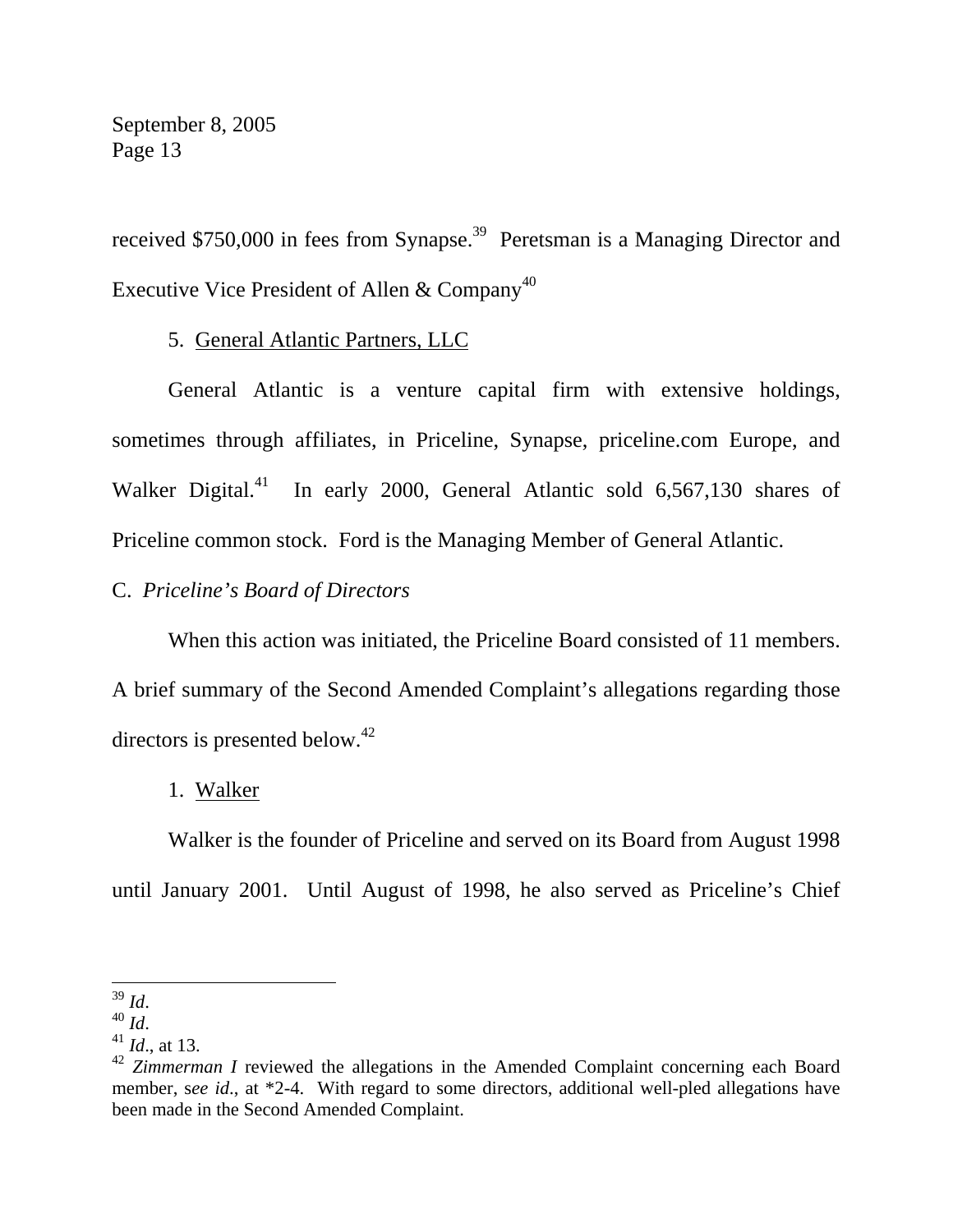Executive Officer. Walker owns 32 percent of Priceline stock.<sup>43</sup> Additionally, according to Priceline's 2002 Proxy Statement, Walker Digital was "founded and is controlled by Walker." Walker is a 49 percent equity owner in Walker Digital.<sup>44</sup> Priceline's 2000 Proxy Statement reports that Synapse "was an affiliate of Mr. Walker" and that he owned approximately 11.5 percent of Synapse.<sup>45</sup>

# 2. Braddock

Braddock, one of the original investors in Priceline, has served on the Priceline Board since its inception (and as Chairman from August of 1998). Braddock owns approximately 10 percent of Priceline's common stock.<sup>46</sup> Additionally, Braddock owns approximately 4 percent of the equity in Walker Digital and is a "substantial equity holder" of Synapse.<sup>47</sup> Finally, Braddock serves as a "special advisor" to General Atlantic—a private-equity firm in which Ford is

 $43$  Second Amended Complaint, at  $\P$  8.

<sup>&</sup>lt;sup>44</sup> *Id.* As discussed above, Walker Digital owns 4.25% of Priceline. *Id.*, at  $\P$  7. I note that the Plaintiff's allegation regarding Walker Digital's ownership in Priceline has changed since the Amended Complaint (from 35% to 4.25%, *see* Amended Complaint, at ¶ 6).

<sup>&</sup>lt;sup>45</sup> Second Amended Complaint, at  $\P$  8.

 $^{46}$  *Id.*, at ¶ 7.

<sup>47</sup> *Id*.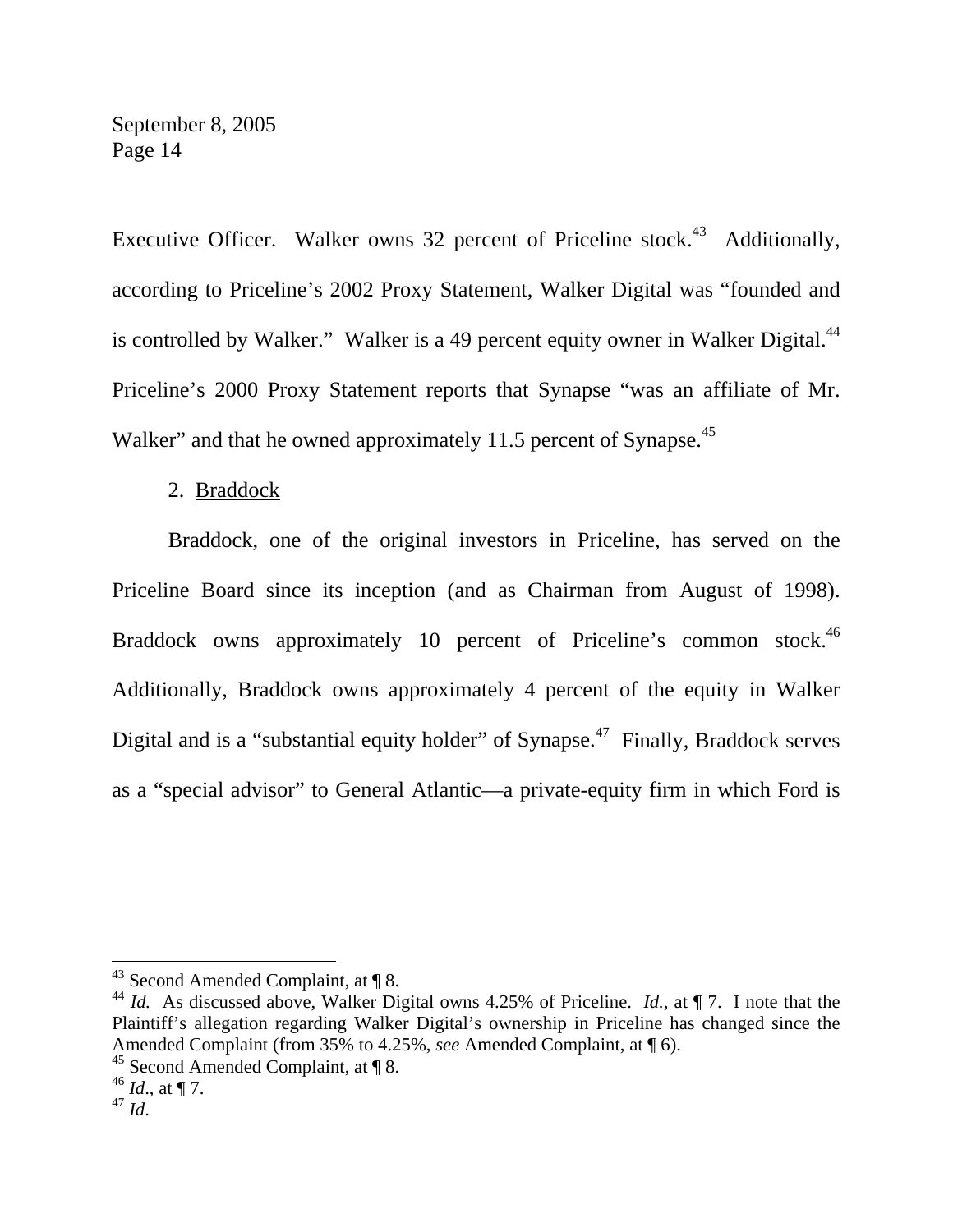both a partner and Managing Member—and has made "several material investments in General Atlantic partnerships as a limited partner."<sup>48</sup>

3. Nicholas

Nicholas, along with Braddock and Walker, is one of the three Selling Defendants. He has been a director of Priceline since July of 1998 and owns approximately 2 percent of Priceline's common stock. Additionally, he is a "substantial equity holder of Synapse" and "an equity owner in Walker Digital."<sup>49</sup>

4. Schulman

Schulman served as President, Chief Executive Officer, and as a director of Priceline from July 1999 until May of  $2001$ .<sup>50</sup> In the course of his employment with Priceline, Schulman (1) reported directly to Braddock; (2) received a base salary of \$300,000 per year; (3) was granted 3 million options to purchase Priceline common stock; and (iv) was loaned \$6 million by Priceline (\$4.5 million of which was forgiven by the Company in late  $2000$ .<sup>51</sup>

<sup>48</sup> *Id.*

- <sup>49</sup> *Id.*, at ¶ 9.
- $^{50}$  *Id.*, at ¶ 11.
- $^{51}$  *Id*.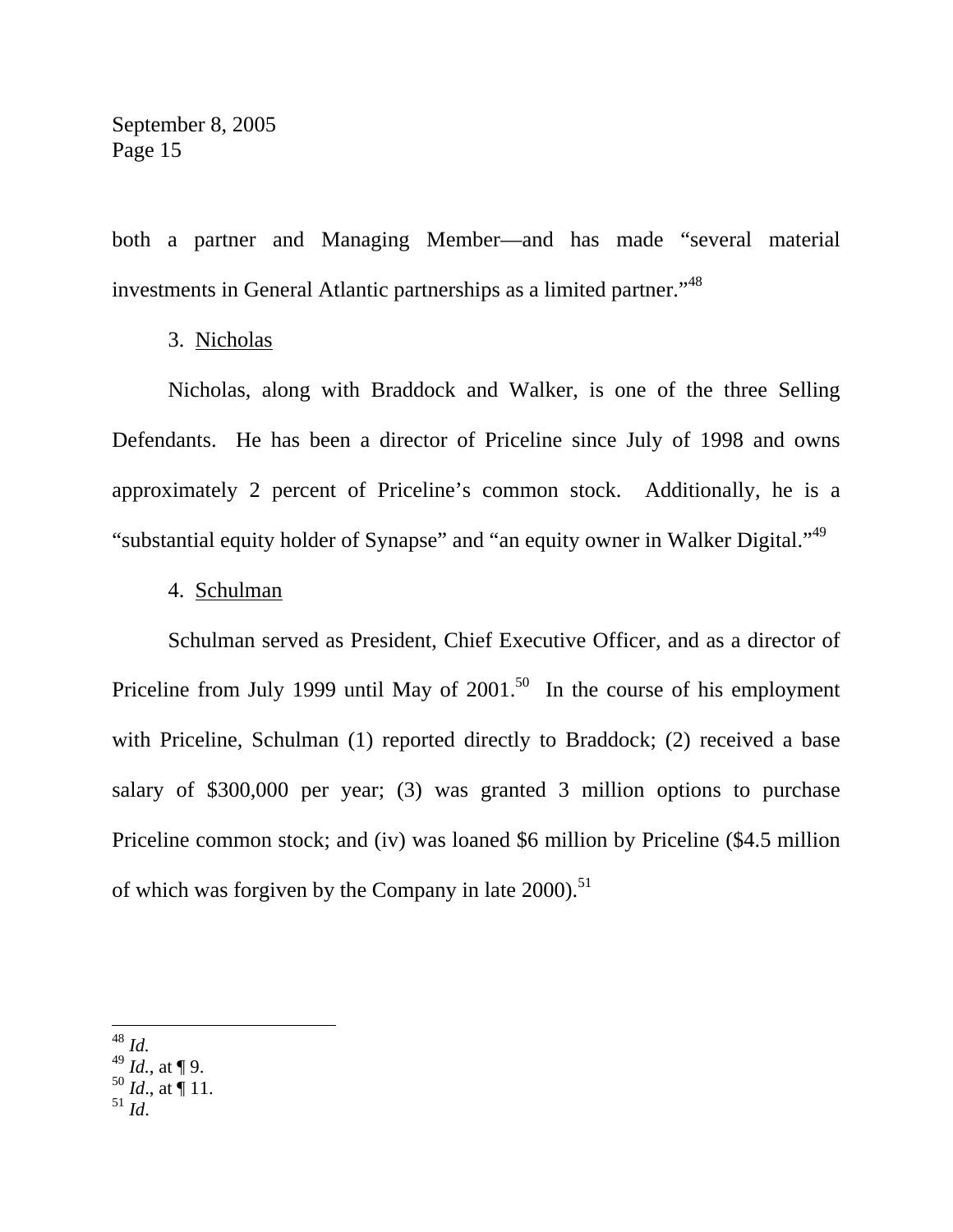### 5. Blackney

Blackney has been a director of Priceline since July of 1998. He has also served as the President and Chief Executive Officer of Worldspan since 1999.

6. Ford

Ford has served as a director of Priceline since 1998. He is a partner and Managing Member of General Atlantic. Partnerships affiliated with General Atlantic own over 21 million shares of Priceline common stock at a cost basis of approximately \$1.28 per share.<sup>52</sup> Additionally, General Atlantic owns approximately 17.5 percent of Synapse and 25 percent of Walker Digital (having invested at least \$125 million). It also invested in priceline.com Europe (controlled by Walker Digital).<sup>53</sup>

## 7. Loeb

Loeb has been a Priceline director since  $1998<sup>54</sup>$  Loeb's son co-founded with Walker the entity that later became Synapse in 1992, and Loeb has "invested over

 $\frac{52}{53}$  *Id.*, at ¶ 13.

<sup>53</sup> *Id*. 54 *Id.*, at ¶ 14. It is unclear from the Second Amended Complaint whether Loeb served on the Compensation Committee at Priceline. Paragraph 14 (which discusses Loeb) provides: "During 2000, Nicholas served as a member of Compensation Committee." Although not material to the Court's decision, the Court is unable to determine whether the sentence regarding Nicholas was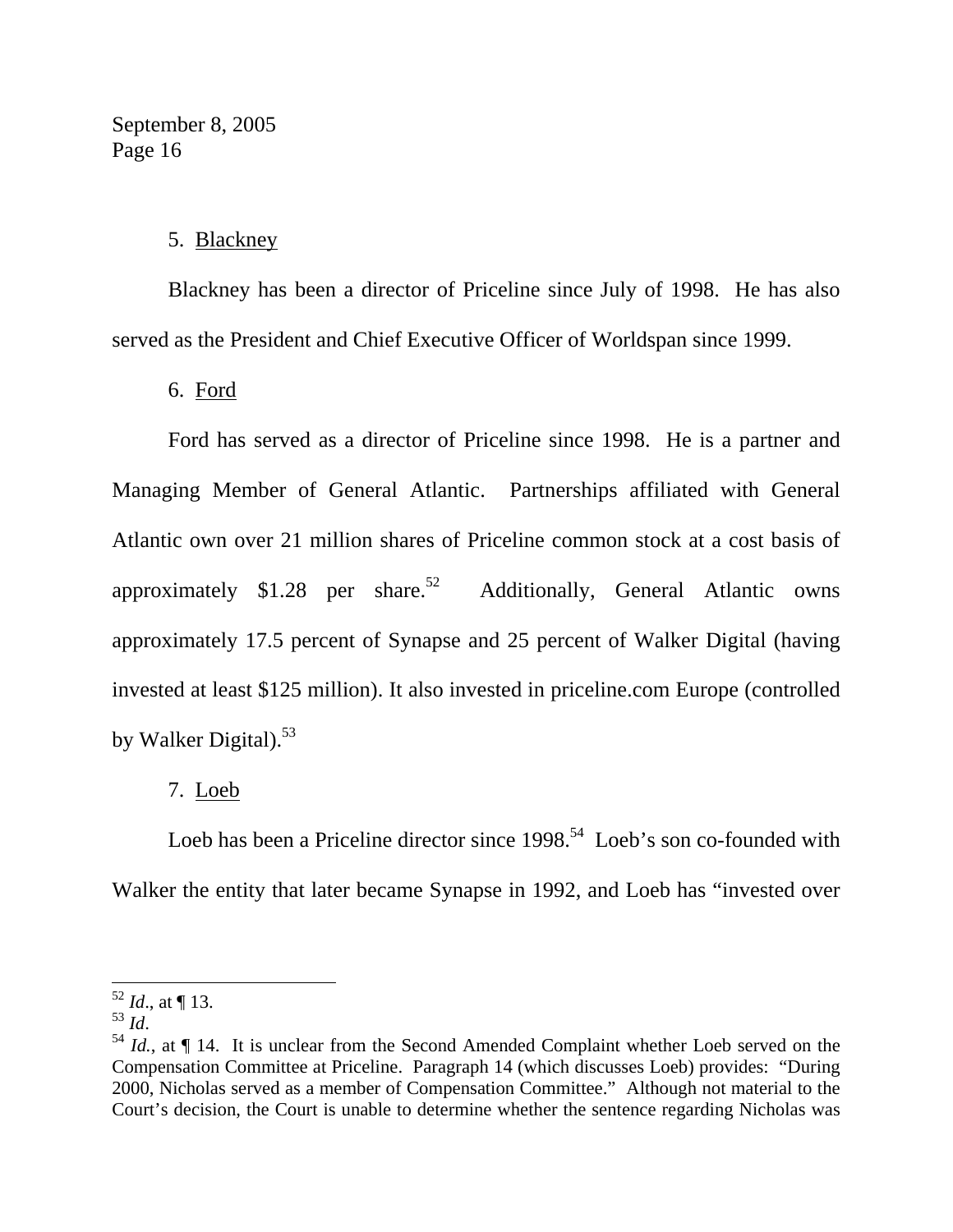\$3 million in Synapse."<sup>55</sup> Additionally, The Loeb Family Limited Partnership owns approximately 8.23 percent of Synapse.<sup>56</sup>

8. Peretsman

Peretsman has been a director of Priceline since 1999. She is a Managing Director and Executive Vice President of Allen & Company, an investment banking firm. Allen & Company is an equity investor in Priceline and received \$850,000 in consulting fees from Priceline in 1999 and \$750,000 in fees from Synapse in 2000.<sup>57</sup> Moreover, Allen & Company acts as Priceline's financial advisor and has provided investment banking services to Synapse in the past.<sup>58</sup> The firm "is one of the largest equity owners of Synapse" and "was also an investor in Walker Digital."<sup>59</sup> In addition, Peretsman sits on the board of Synapse and was granted options to purchase 35,000 shares of Synapse at \$8 per share.

misplaced or whether the reference to Nicholas was a typographical error and the correct reference should be to Loeb.<br> $^{55}$  *Id.* 

<sup>55</sup> *Id*. 56 *Id*. 57 *Id.*, at ¶ 15.

<sup>58</sup> *Id*. Allen & Company was "scheduled to be one of the lead underwriters for Synapse's planned initial public offering which was cancelled during December of 2000." *Id*. 59 *Id*.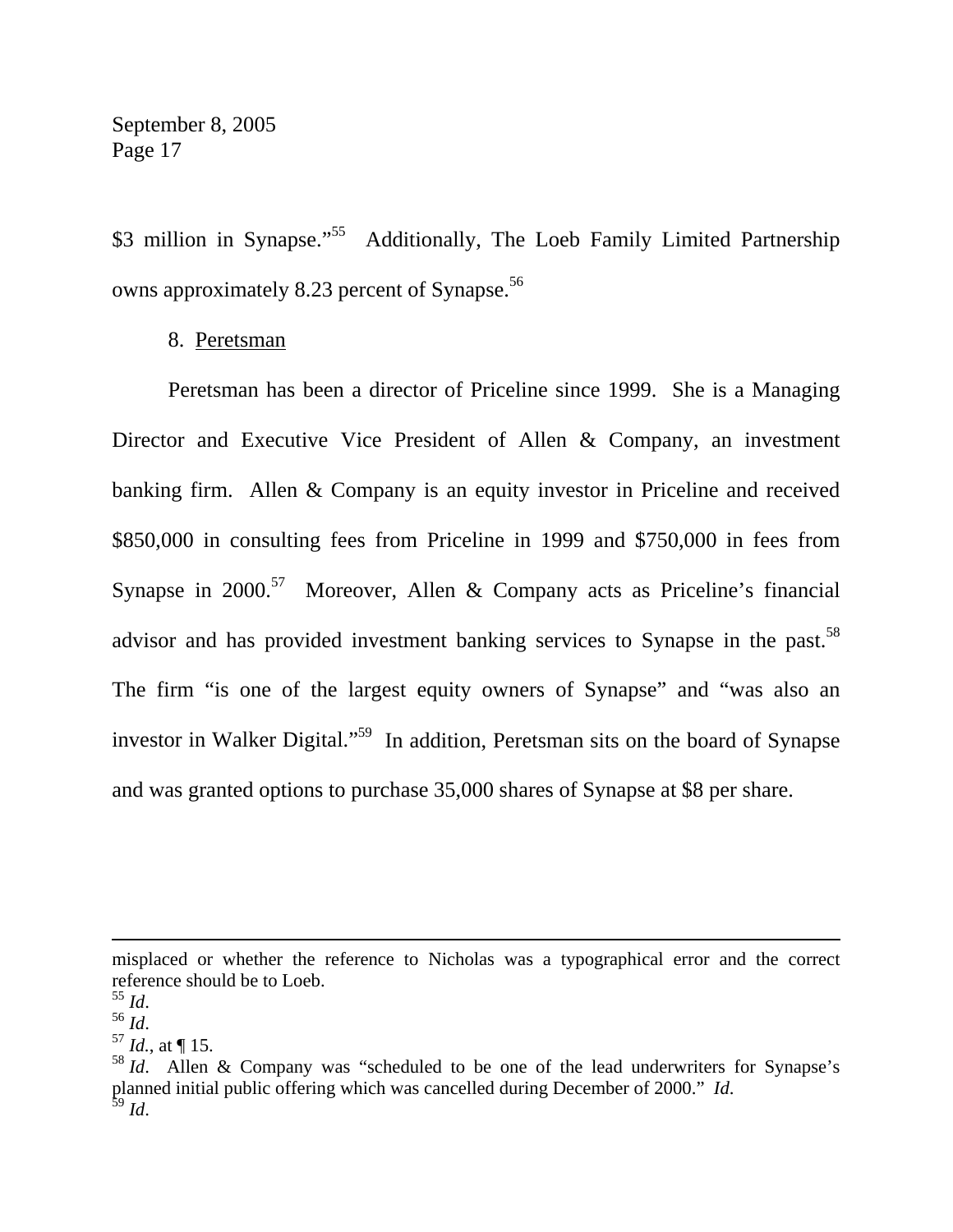#### 9. Miller

Miller was the Chief Financial Officer and a director of Priceline from February 2000 to November 2000. Pursuant to her employment agreement, Miller (1) reported directly to Braddock; (2) received a base salary of at least \$300,000 per year; (3) was granted 2.5 million options to purchase Priceline common stock; and (4) was loaned \$3 million by Priceline.<sup>60</sup> In November of 2000, the loan to Miller was forgiven.

# 10. Allaire

Allaire has been a director of Priceline since February of 1999. Allaire also served as the Chief Executive Officer and Chairman of the Board of Xerox, where Nicholas also was a director.<sup>61</sup>

#### 11. Bahna

Bahna has served as a director of Priceline since July of 1999.<sup>62</sup>

## **III. CONTENTIONS**

 The Plaintiff brings forth a claim against the Selling Defendants for breach of fiduciary duty for insider trading and misappropriation of the Company's

<sup>60</sup> *Id*., at ¶ 18.

 $^{61}$  *Id.*, at  $\overline{\P}$  16.

 $^{62}$  *Id.*, at  $\frac{1}{9}$  17.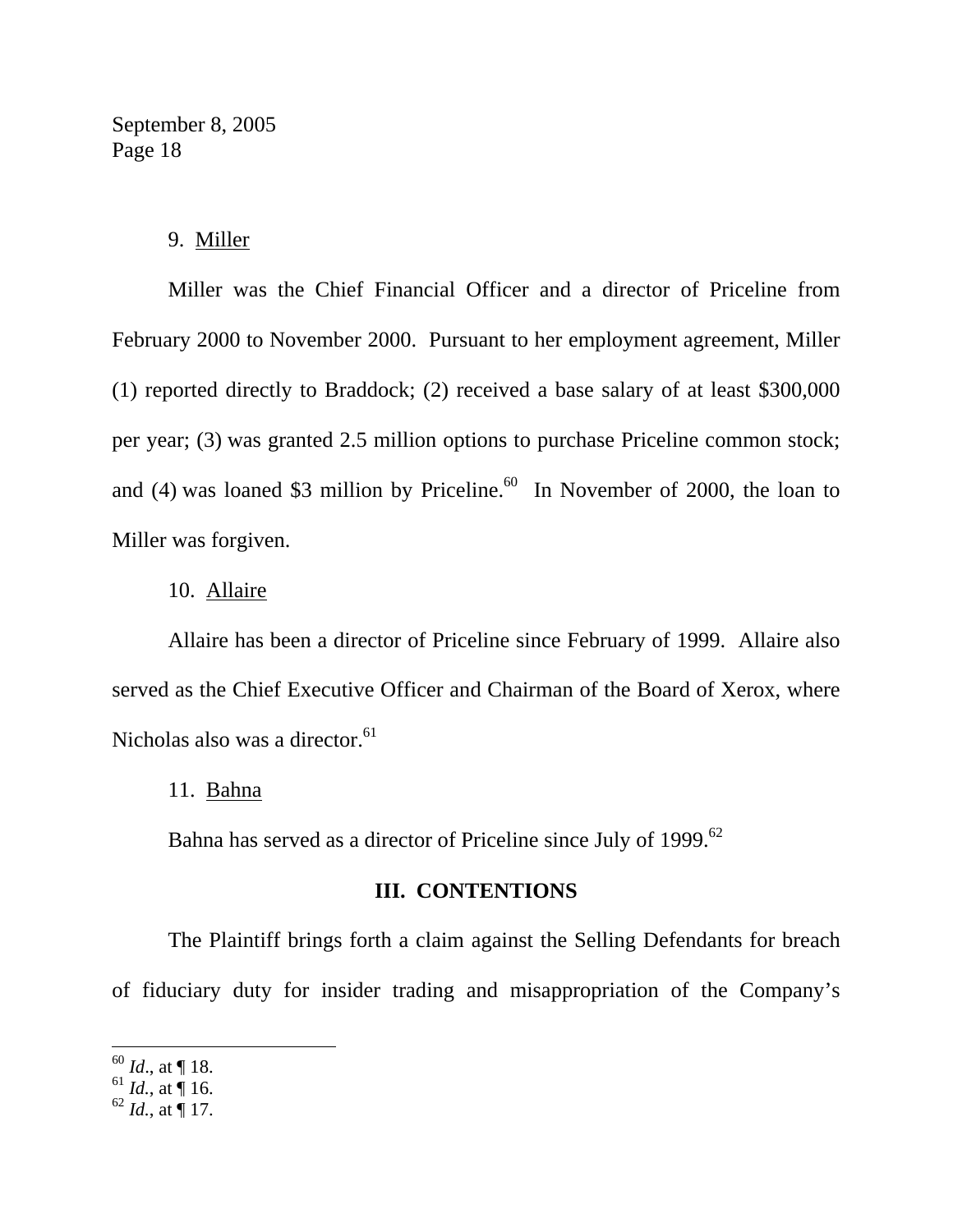$\overline{a}$ 

confidential information. The Plaintiff alleges that the Selling Defendants had material, nonpublic information regarding the state of affairs at WebHouse and Priceline and sold Priceline stock for their personal benefit while they flooded the market with upbeat news and projections to keep Priceline's stock trading at an artificially high price.

 The Defendants argue that the Plaintiff should not be permitted to amend his Amended Complaint because doing so would be futile because the Second Amended Complaint fails to plead demand futility and fails to state a claim as a matter of law.

### **IV. MOTION TO AMEND**

 Under Court of Chancery Rule 15(a), "leave [to amend] shall be freely given when justice so requires." Factors that support the Court's exercise of its discretion to deny leave to amend have been identified as bad faith, undue delay, dilatory motive, repeated failures to cure by prior amendment, undue prejudice, and futility of amendment.<sup>63</sup> The Defendants oppose the motion to amend Count I of the Amended Complaint only on the ground that it would be futile. The

<sup>63</sup> *Foman v. Davis*, 371 U.S. 178, 182 (1962); *N.S.N. Int'l Indus., N.V. v. E.I. duPont de Nemours & Co.*, 1994 WL 148271, at \*8 (Del. Ch. Mar. 31, 1994).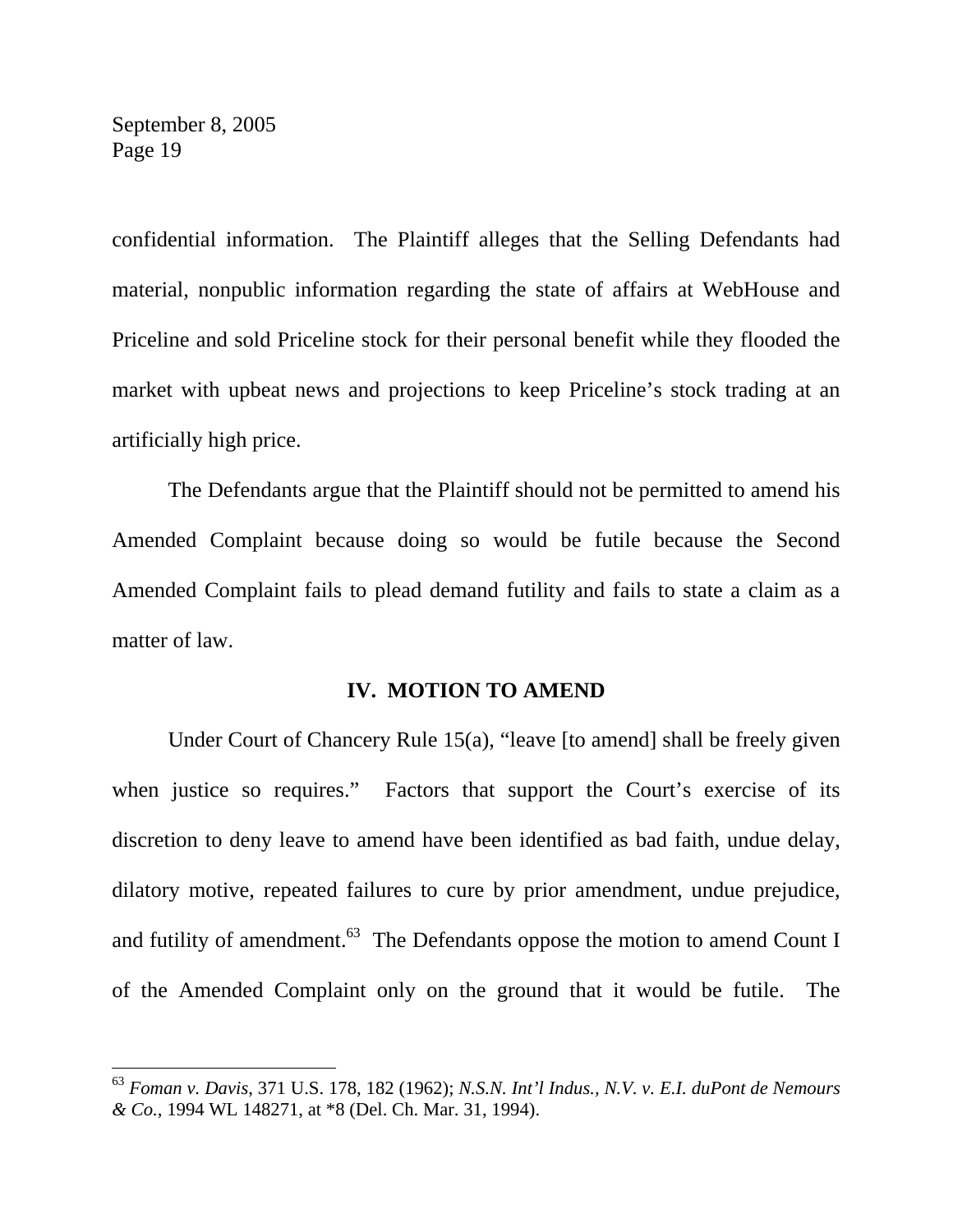proposed amendment would be futile if Count I of the Second Amended Complaint would not survive a motion to dismiss under either Court of Chancery Rule 23.1 or Court of Chancery Rule 12(b)(6).

## **V. DEMAND FUTILITY**

# A. *Applicable Standard*

 $\overline{a}$ 

In performing demand futility analysis under Court of Chancery Rule 23.1, the Court is limited to the allegations in the complaint and the documents which are incorporated into it and must accept as true all particularized, well-pled allegations. The Plaintiff is entitled to all reasonable, logical inferences to be drawn from those particularized facts. Conclusory allegations, however, are not regarded as fact.<sup>64</sup> Furthermore, since the alleged insider trading was not an affirmative action of the Priceline Board, demand futility is evaluated under the *Rales* standard,<sup>65</sup> which centers on whether a majority of the board was

<sup>64</sup> *Beam v. Stewart*, 845 A.2d 1040, 1048 (Del. 2004) ("The Court should draw all *reasonable* inferences in the plaintiff's favor. Such reasonable inferences must logically flow from particularized facts alleged by the plaintiff. Conclusory allegations are not considered as expressly pleaded facts or factual inferences. Likewise, inferences that are not objectively reasonable cannot be drawn in the plaintiff's favor.") (footnotes and internal quotations omitted). <sup>65</sup> *See, e.g.*, *In re Bally's Grand Deriv. Litig.*, 1997 WL 305803, at \*3 (Del. Ch. June 4, 1997) ("Depending on the circumstances, demand futility must be determined under the standards articulated in *Aronson v. Lewis* or *Rales v. Blasband.* Under the two-pronged *Aronson* test, demand will be excused if the derivative complaint pleads particularized facts creating a reasonable doubt that (1) the directors are disinterested and independent [or] (2) the challenged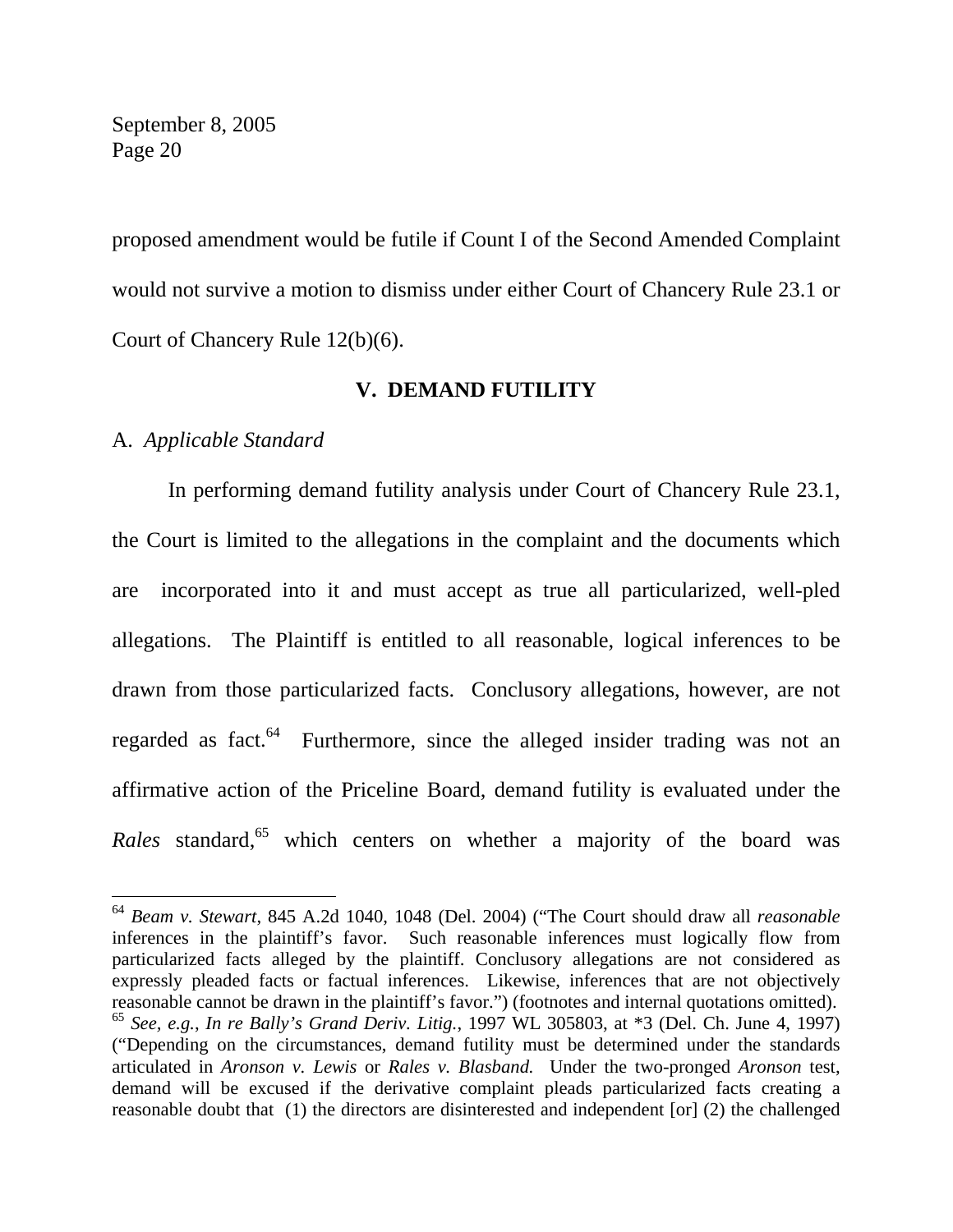disinterested and independent when the initial complaint was filed and under which the Court does not inquire into the Board's exercise of its business judgment.<sup>66</sup>

 Court of Chancery Rule 23.1 governs a shareholder's efforts "to enforce a right which may properly be asserted by [the corporation]" when the corporation has not undertaken the effort. A derivative complaint must allege "with particularity the efforts, if any, made by the plaintiff to obtain the action the plaintiff desires from the directors . . . and the reasons for the plaintiff's failure to obtain the action or for not making the effort."<sup>67</sup> In this case, the Plaintiff, a shareholder of Priceline, made no demand upon the Priceline Board because he

transaction was otherwise the product of a valid exercise of business judgment. As the Supreme Court stated in *Rales v. Blasband,* however, there are three circumstances in which the *Aronson* standard will not be applied: (1) where a business decision was made by the board of a company, but a majority of the directors making the decision have been replaced; (2) where the subject of the derivative suit is not a business decision of the board; and (3) where . . . the decision being challenged was made by the board of a different corporation. In those situations, demand is excused only where particularized factual allegations . . . create a reasonable doubt that, as of the time the complaint is filed, the board of directors could have properly exercised its independent and disinterested business judgment in responding to a demand. That is, in those three circumstances described in *Rales,* the Court will apply only the first ('disinterest' and 'independence') prong of *Aronson*.") (footnotes and internal quotations omitted) (alterations in original).

<sup>66</sup> *Rattner v. Bidzos*, 2003 WL 22284323, at \*8 (Del. Ch. Sept. 30, 2003) ("[U]nder the *Rales* test, a court must determine whether or not the particularized factual allegations of a derivative stockholder complaint create a reasonable doubt that, as of the time the complaint is filed, the board of directors could have properly exercised its independent and disinterested business judgment in responding to a demand. If the derivative plaintiff satisfies this burden, then demand will be excused as futile.").

<sup>67</sup> Ct. Ch. R. 23.1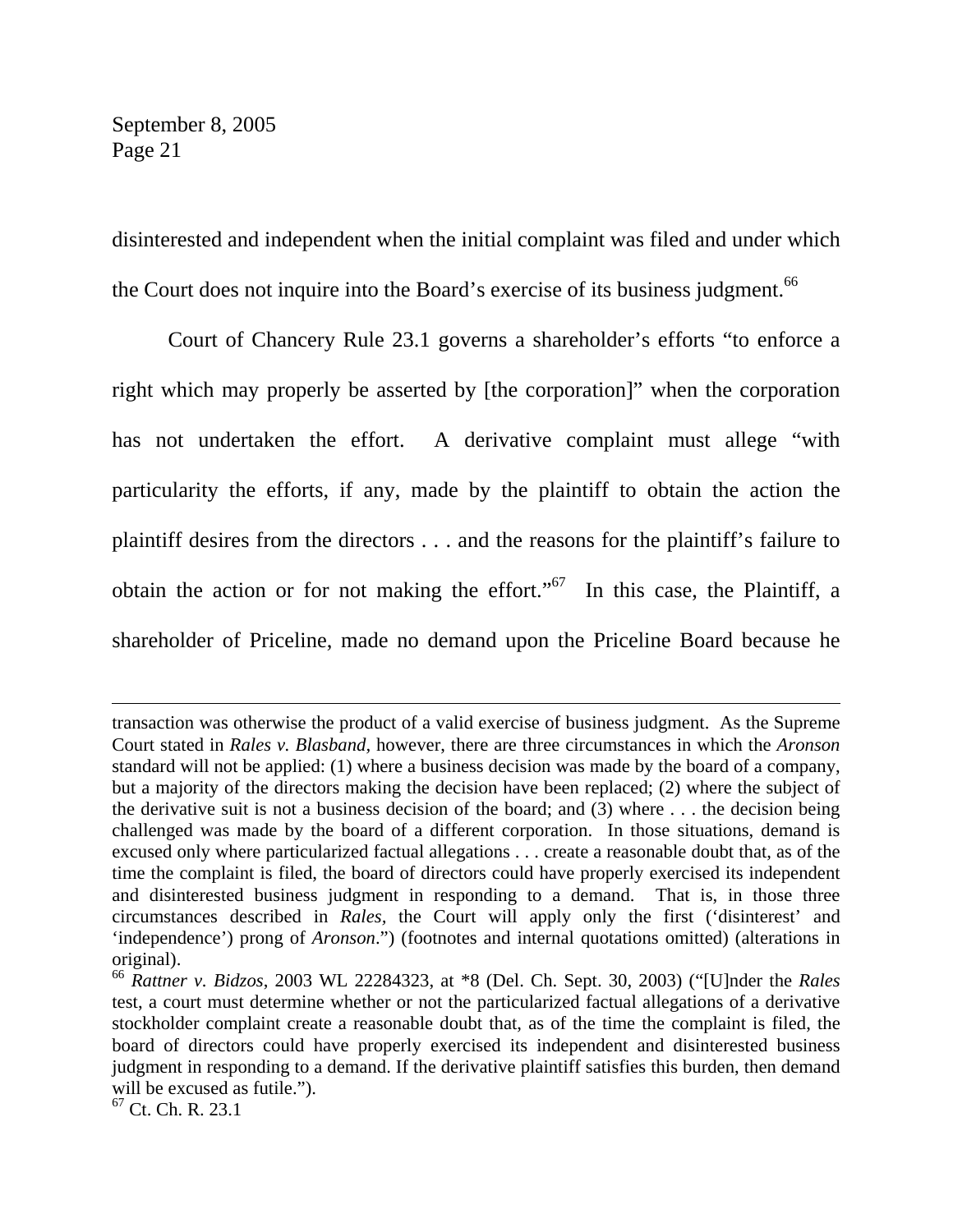viewed that as a futile endeavor. Thus, it is his burden to plead, with allegations of particularized fact, why making demand on the Priceline Board would have been futile. This burden is imposed upon shareholder-plaintiffs in derivative actions because "[t]he key principle upon which this area of our jurisdiction is based is that the directors are entitled to a *presumption* that they were faithful in their fiduciary duties."68 Because our law presumes that directors will act loyally and with due care, the Delaware General Corporation Law prescribes that "[t]he business and affairs of every corporation organized under [Delaware law] shall be managed by or under the direction of a board of directors . . . . "<sup>69</sup>

 A director who is interested in the matter to be submitted to the board or who lacks independence from someone who is interested will lose the presumption of faithful compliance with her fiduciary duties. A director may be "interested," in relation to a transaction, if she stands on "both sides of the transaction." In the context of insider trading by fiduciaries, directors will be interested if they face a substantial likelihood of material, personal liability.<sup>70</sup> Analysis of directorial independence necessitates an inquiry into whether a director is controlled by, or

<sup>68</sup> *Beam*, 845 A.2d at 1048 (emphasis in original).

<sup>69 8</sup> *Del.C.* § 141(a).

<sup>70</sup> *See Guttman v. Huang*, 823 A.2d 492, 501 (Del. Ch. 2003); *Orman v. Cullman*, 794 A.2d 5, 23 (Del. Ch. 2002).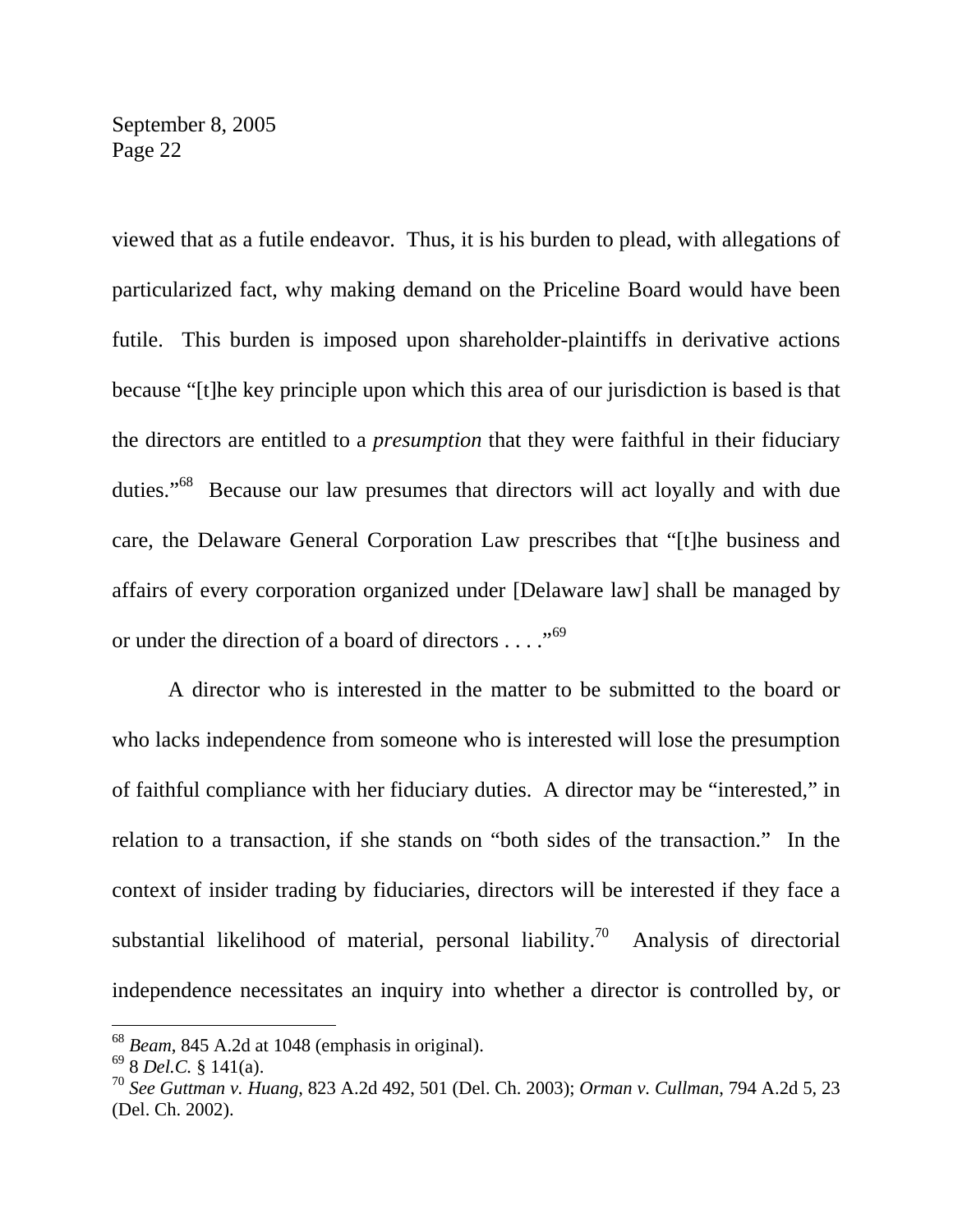otherwise beholden to, another and, thus, whether there is reasonable doubt about that director's ability to address corporate matters on their merits instead of extraneous considerations. $71$ 

## B. *Analysis*

The Priceline Board consisted of eleven members. Therefore, in order for demand to have been futile, a majority of the board of directors—six members must be shown to have been interested or not independent.

## 1. The Selling Defendants

In *Zimmerman I*, the Defendants did not debate that Walker, Braddock, and Nicholas were interested.<sup>72</sup> However, their interestedness is now contested.<sup>73</sup> The Defendants rely upon *Guttman v. Huang*, which observed that it would be "unwise to formulate a . . . rule that makes a director 'interested' whenever a derivative plaintiff cursorily alleges that he made sales of company stock in the market at a time when he possessed material, non-public information."74 *Guttman* recognized that the proper approach "is to focus the impartiality analysis on whether the

<sup>71</sup> *Orman*, 794 A.2d at 23-24.

<sup>&</sup>lt;sup>72</sup> *Zimmerman I*, at \*8 n.64 ("As stated previously, the Defendants do not contest that Walker and Braddock, along with Nicholas, are interested for the purposes of this motion.").

<sup>&</sup>lt;sup>73</sup> Defs.' Jt. Br. in Opp'n to Pl.'s Mot. for Leave to File a Second Amend. Compl., at 29 n.12.

<sup>74</sup> *Guttman*, 823 A.2d at 502.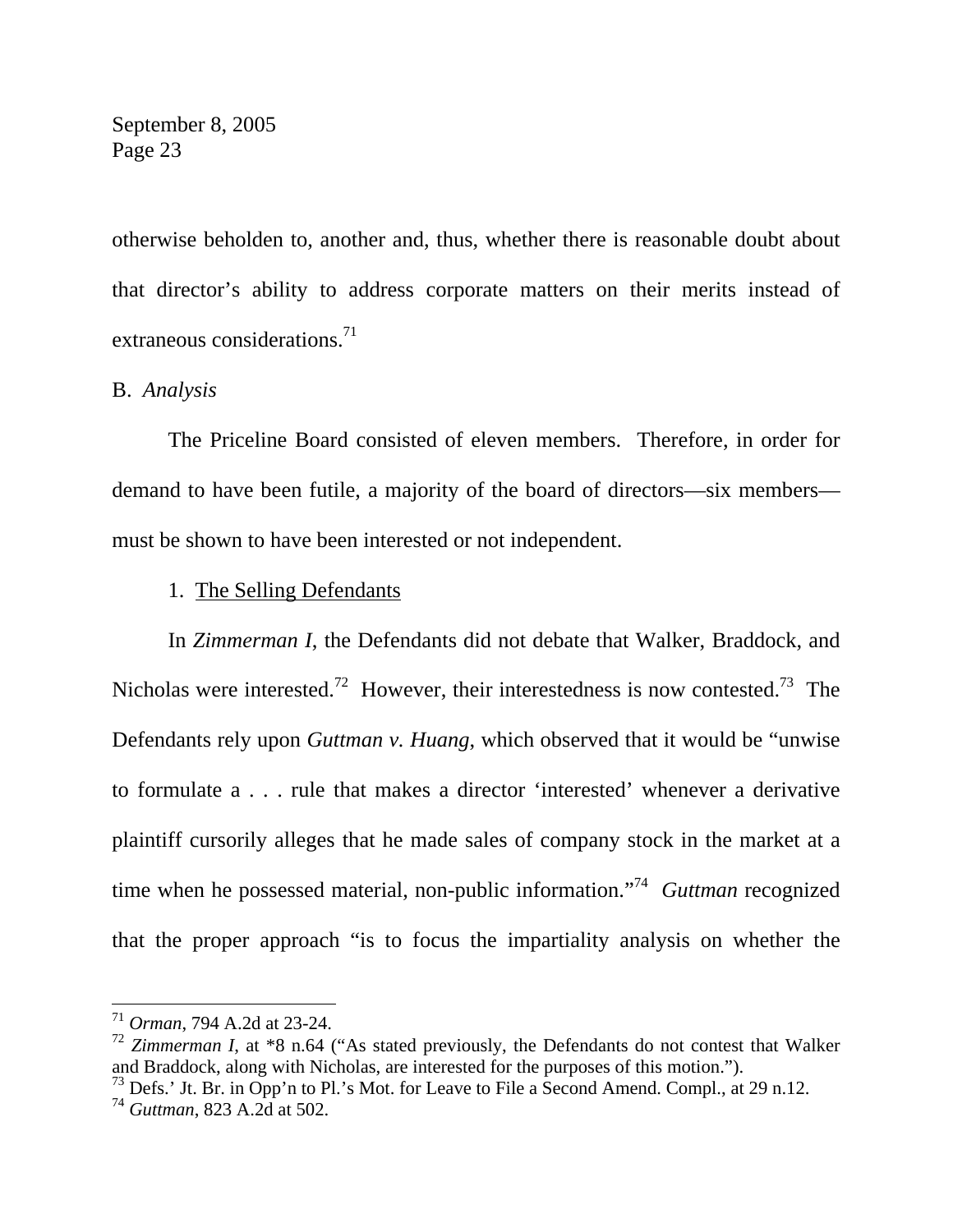plaintiffs have pled particularized facts regarding the directors that create a sufficient likelihood of personal liability because they have engaged in material trading activity at a time when (one can infer from particularized pled facts that) they knew material, non-public information about the company's financial condition."<sup>75</sup>

The Plaintiff joined the "interestedness" debate with vigor. His argument boils down to two separate prongs: (1) that, since in earlier litigation the Defendants did not contest the Selling Defendants' interestedness, the law of the case doctrine prohibits the Defendants from now arguing that the Selling Defendants are disinterested; and (2) that the Selling Defendants are interested due to their receipt of personal financial benefits and the risk of personal liability.

The Court need not resolve the Plaintiff's law of the case argument, because the Second Amended Complaint adequately alleges that the Selling Defendants (Walker, Braddock, and Nicholas) are interested for purposes of demand futility analysis. The Plaintiff has—to use the language of *Guttman*—gone beyond mere cursory allegations of insider trading. The policy rationale behind this Court's interestedness analysis with respect to insider trading by fiduciaries is clear: on the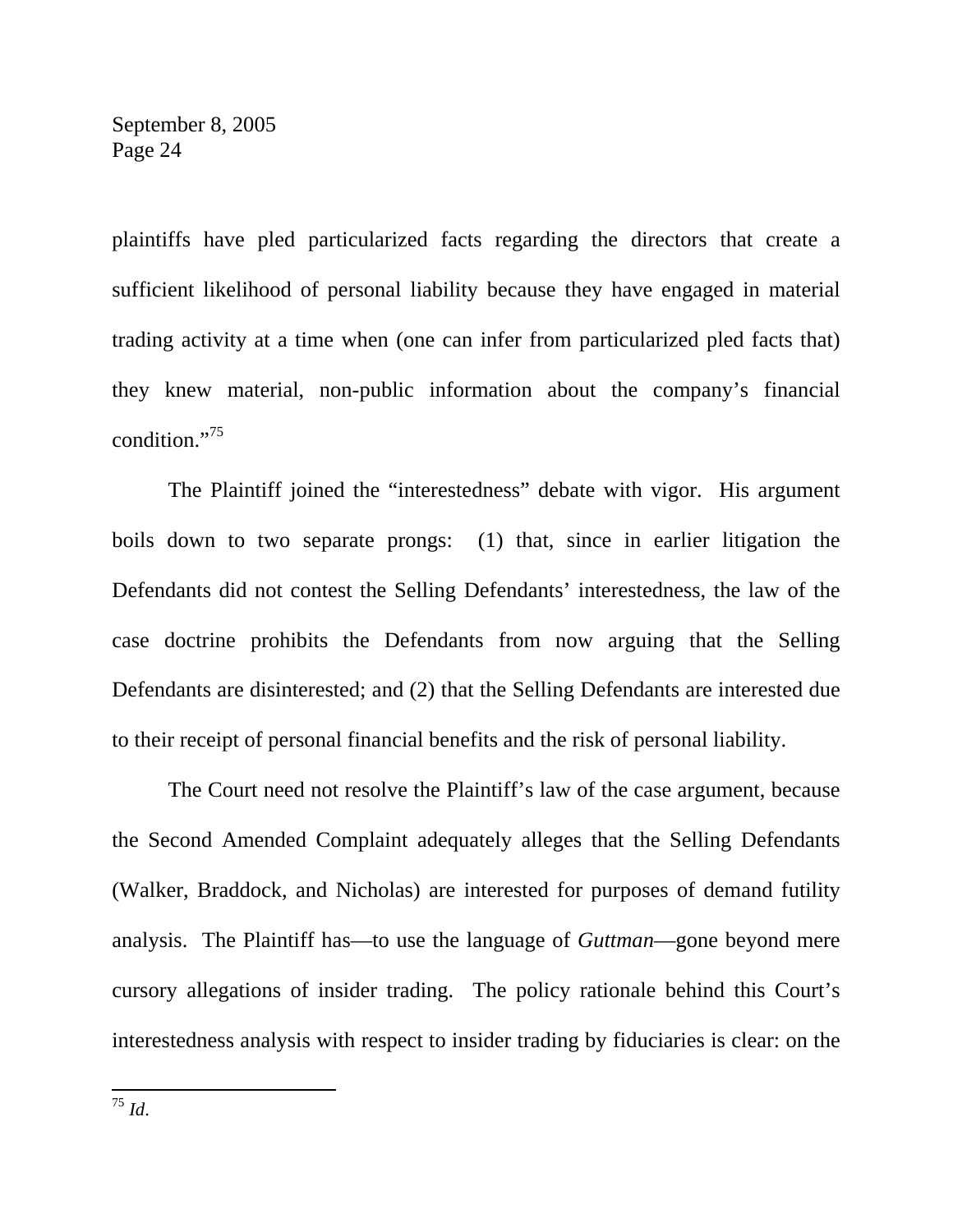$\overline{a}$ 

one hand, the Court must be careful not to put too high a burden on pleaders,  $^{76}$  but, on the other hand, the Court must be careful not to leave the directors of Delaware corporations at risk of burdensome legal challenges whenever they sell stock in the corporation.77 There are incentive-based rationales as to why directors should be encouraged to invest in stock of the corporation.<sup>78</sup> Not permitting directors adequate opportunities, however, to liquidate their holdings (or placing potential insider trading liability upon them without sufficient allegations of fault) destroys the very incentive that holding company stock provides directors.

<sup>76</sup> *See Brehm v. Eisner*, 746 A.2d 244, 268 (Del. 2000) ("Plaintiffs must not be held to a too-high standard of pleading because they face an almost impossible burden when they must plead facts with particularity and the facts are not public knowledge.") (Hartnett, J., concurring).

<sup>77</sup> *See In re Oracle Corp.*, 867 A.2d 904, 930-31 (Del. Ch. 2004) ("To subject corporate insiders to a possible disgorgement remedy under our law whenever a court, in hindsight, concludes that the insiders should, under some type of due care standard, have suspected that their company would later miss the mark, would cabin the breadth of discretion afforded to Delaware companies to design their own compensation systems and—perhaps worse—raise the barriers that already dissuade large, but not controlling, stockholders from serving on company boards."). The Court in *In re Oracle Corp.* was presented with, but did not need to decide, the question of whether insider trading by corporate fiduciaries with the benefit of confidential corporate information remains a viable claim under state law. *Id*., 867 A.2d at 929. *See also Guttman*, 823 A.2d at 505 n.28. (Delaware's "remedy for insider trading by fiduciaries presents an obvious potential for regulatory conflict between state courts and the federal enforcement regime, which notably includes the potential for criminal penalties.").

<sup>78</sup> *See, e.g.*, R. Franklin Balotti, et al., *Equity Ownership and the Duty of Care: Convergence, Revolution, or Evolution?*, 55 Bus. Law. 661 (2000); Sanjai Bhagat, et al., *Director Ownership, Corporate Performance, and Management Turnover*, 54 Bus. Law. 885 (1999).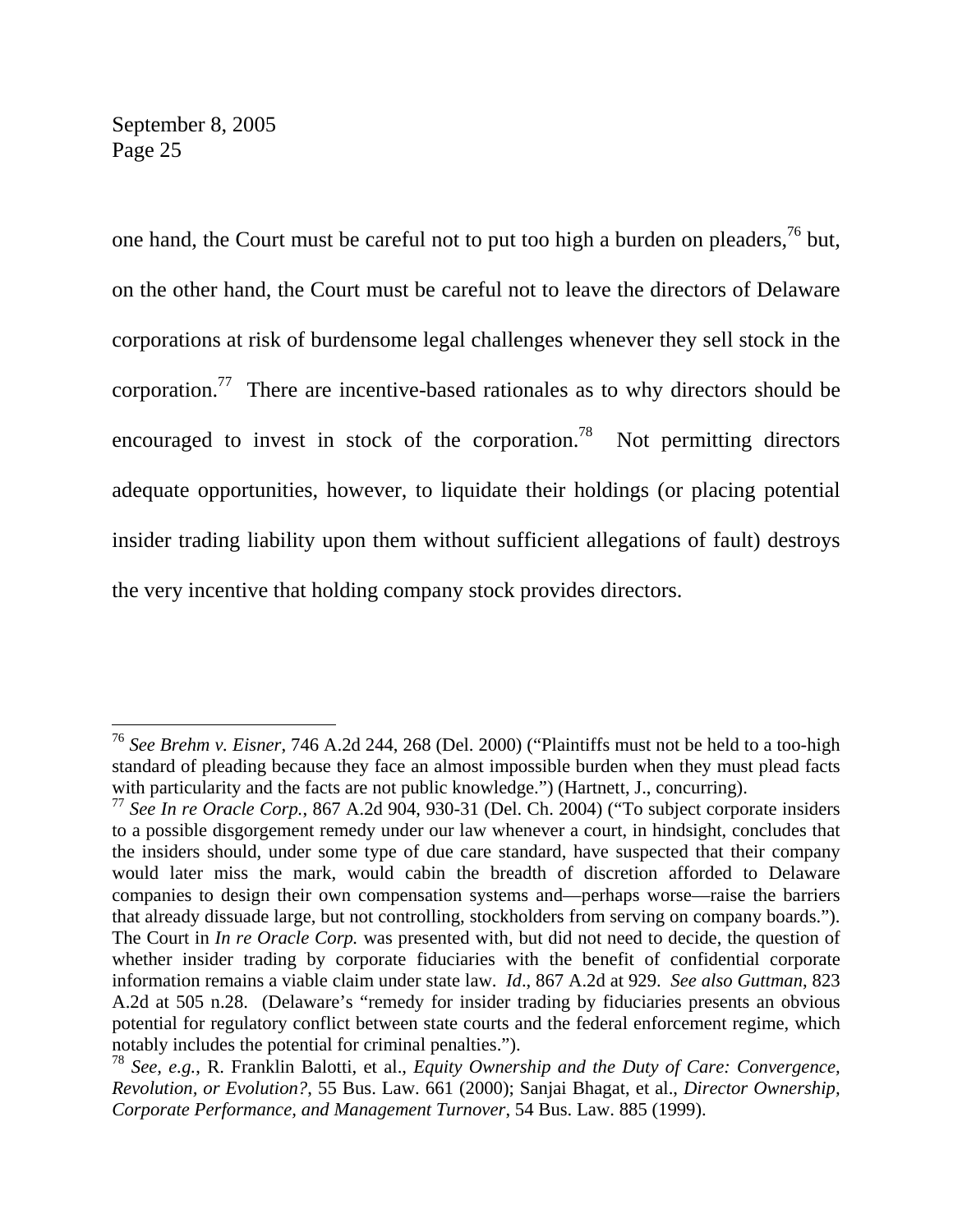Accepting all the well-pled allegations the Plaintiff has presented as true, the Plaintiff has made out a *prima facie* case that the Selling Defendants sold Priceline stock with the benefit of the Company's adverse material, confidential information. To proceed on an insider selling claim, a plaintiff must shows "that each sale by each individual defendant was entered into and completed on the basis of, and because of, adverse material non-public information.<sup> $79$ </sup> For motion to dismiss purposes, the Plaintiff has met this burden. A reasonable inference from the Plaintiff's allegations is that the Selling Defendants had knowledge—directly $^{80}$  and by imputation<sup>81</sup>—of Priceline and WebHouse's problems. In addition, it is a reasonable inference that the public was not aware of Priceline's true predicament because its problems—even if they had been partially disclosed—were likely overshadowed by the public hyperbole of Priceline's executives.<sup>82</sup> While perhaps

<sup>79</sup> *Guttman*, 823 A.2d at 505 (quoting *Stepak v. Ross*, 1985 WL 21137, at \*5 (Del. Ch. Sept. 5, 1985)).

<sup>80</sup> *See, e.g.*, Second Amended Complaint, at ¶ 49 (expressing concern regarding the scalability of Priceline's model to groceries); *id*., at ¶ 50 (expressing concern regarding WebHouse's technological capabilities); *id*., at ¶¶ 66-67 (providing an example of how Priceline management would publicly tout its stock only to announce subpar financial results days later).

<sup>&</sup>lt;sup>81</sup> Paragraph 43 of the Second Amended Complaint alleges that the "defendants" had access to Pricing Reports, Demographic Analyses, Network Operations Center Reports, and Promotion Reconciliation Reports. These reports are detailed enough information to reveal the difficulties Priceline faced.

<sup>82</sup> *See, e.g.*, *id*., at ¶¶ 53, 63, 67, 68 & 69.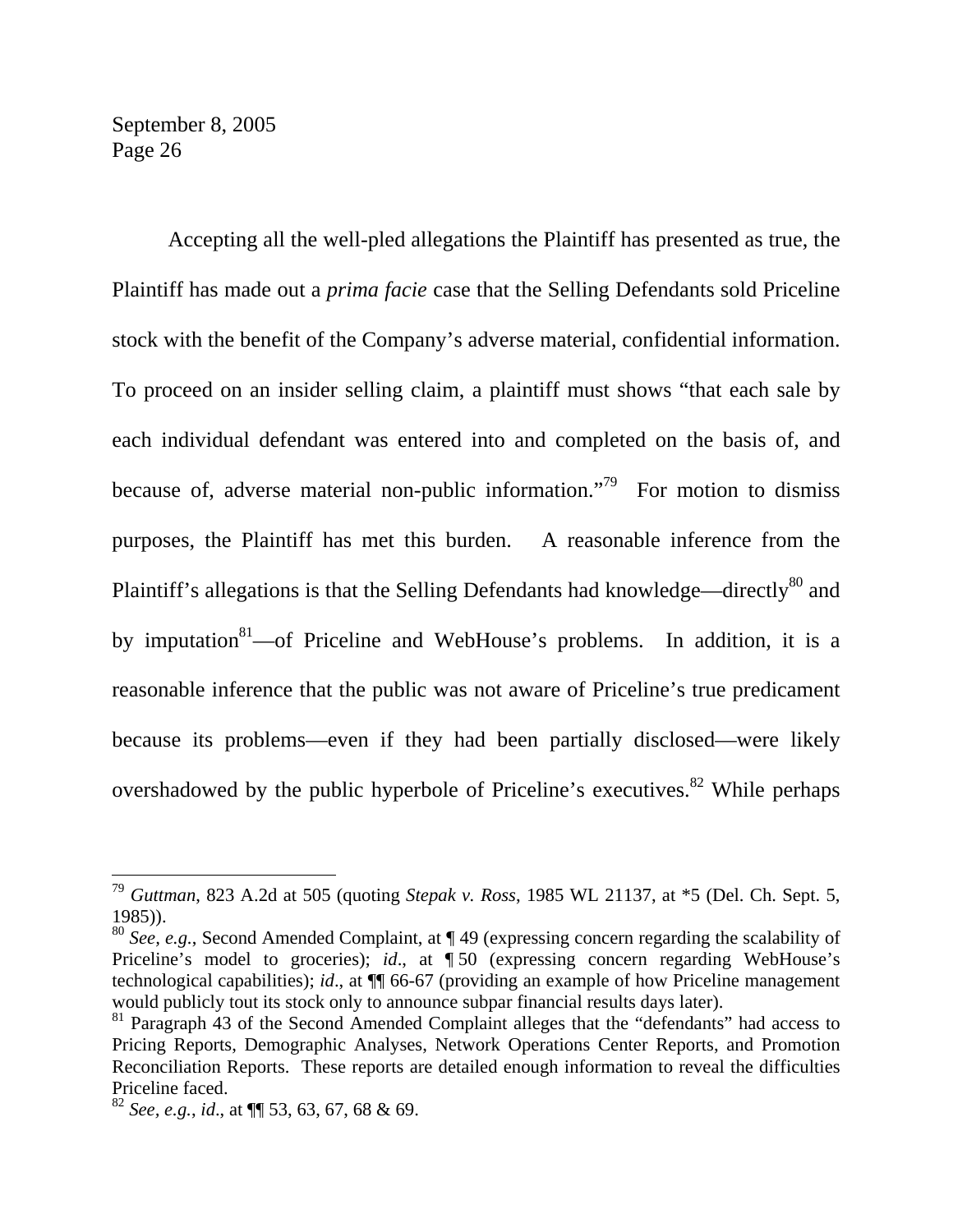the "bespeaks caution" doctrine—to be considered in greater detail later  $83$ —may provide a defense, it is both context-relative and fact-specific, and, given the Plaintiff's well-pled allegations, needs the benefit of a more developed factual record for assessment.

When the sheer size of the trades (collectively, approximately \$248 million dollars) is combined with the Plaintiff's well-pled allegations of insider trading culpability, the Selling Defendants, for motion to dismiss purposes, can be viewed as facing substantial personal liability even though the materiality of the trades (or the consequences of an action challenging them) to the Selling Defendants has not been specifically pled.<sup>84</sup> If the proceeds from the trades were not material to the directors, this would undercut suspicion of their trades and would frustrate the

<sup>83</sup> *See infra* Part VI.

<sup>&</sup>lt;sup>84</sup> Whether Nicholas should be treated as interested is an interesting question because the size of his trades, somewhat more than \$5 million, might not be material. For purposes of measuring compliance with Court of Chancery Rule 23.1, Nicholas's selling at that level puts him in company with Walker and Braddock, even though their sales involved substantially larger amounts. It is a reasonable inference, in this context, that Nicholas would be well beyond reluctant to decide that the Company should sue Braddock and Walker over their sales of Priceline stock if he recognized (as he would) that suit against them would likely lead to a suit against him. Indeed, it may be that the trades were not material to Walker or Braddock. That conclusion, however, would need a more developed factual background. For purposes of a motion to dismiss, that the trades (and the possible consequences of trading on confidential information) were material to each of the directors is a reasonable inference based on the allegations of particularized facts. *See, e.g.*, *Orman*, 794 A.2d at 23 n.44 (allegation is sufficient with respect to materiality if "facts are pled from which a reasonable inference can be drawn that the benefit [or detriment] . . . is material to him").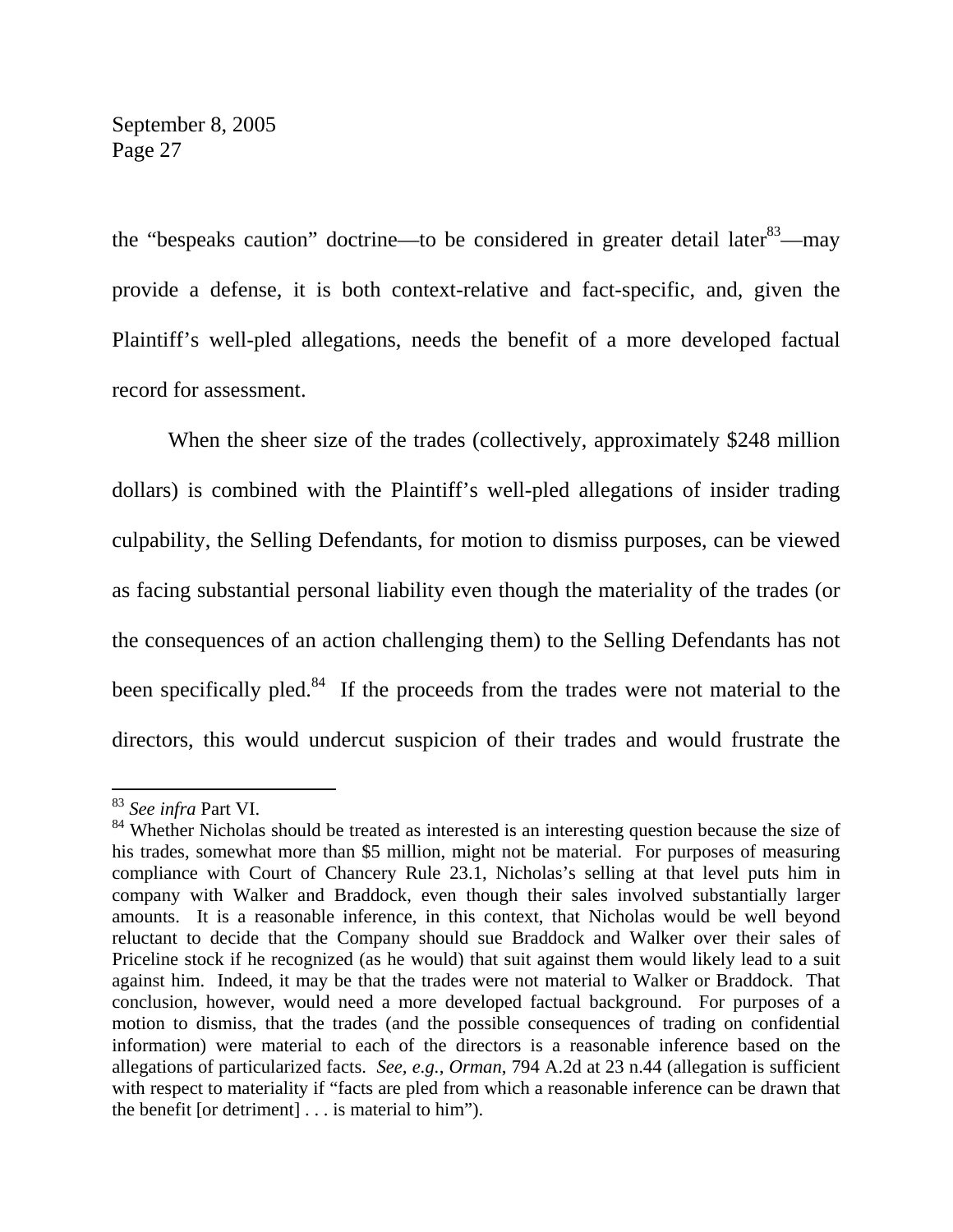$\overline{a}$ 

Plaintiff's efforts to demonstrate that the loyalty of those directors is in doubt.<sup>85</sup> The question with regard to demand futility is whether the trading directors could impartially consider a shareholder's demand upon the corporation to pursue a claim against them based on their trades. In light of the allegations in the Second Amended Complaint and the value of the Selling Defendants' trades, it is a reasonable inference that the Selling Defendants would be personally and significantly concerned about, and opposed to, any such demand and, thus, interested in whether the Priceline Board would pursue a claim based on their trades. Thus, the Second Amended Complaint alleges that the Selling Defendants are interested.

# 2. The Independence of the Remaining Priceline Directors

 The key to the outcome of *Zimmerman I* was the Court's conclusion that the "[Amended] Complaint alledge[d] insufficient particularized facts from which a reasonable inference may be drawn that the interests and positions of the [Selling

<sup>85</sup> *See e.g.*, *In re Oracle Corp. Deriv. Litig.*, 824 A.2d 917, 927-28 (Del. Ch. 2003) ("Of course, the amount of the proceeds each of the Trading Defendants generated was extremely large. By selling only two percent of his holdings, Ellison generated nearly a billion dollars . . . . But given Oracle's fundamental health as a company and his retention of ninety-eight percent of his shares, Ellison (the SLC found) had no need to take desperate—or, for that matter, even slightly risky measures.").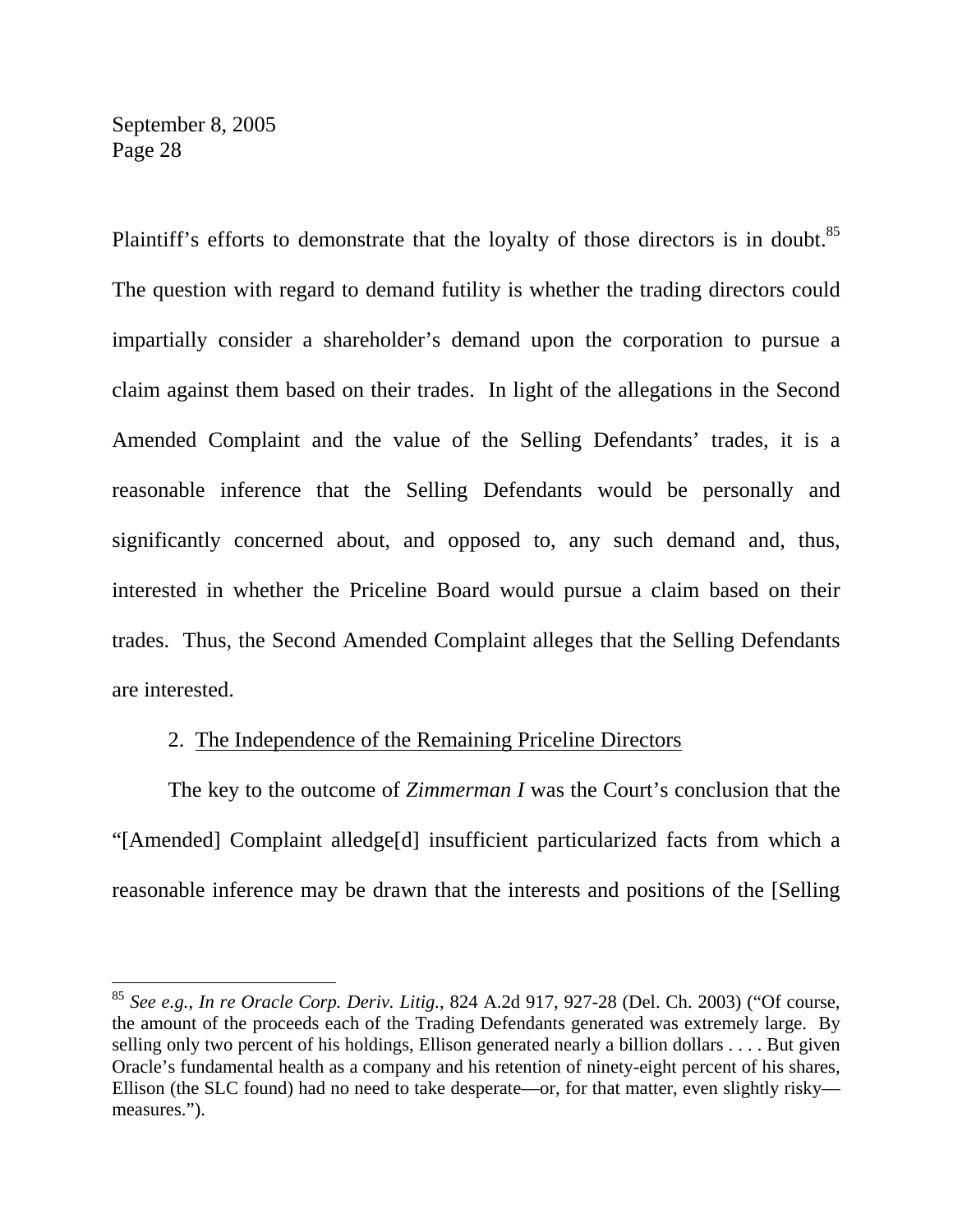$\overline{a}$ 

Defendants], whether individually or collectively, empowered them with the means to dominate and control the Board and affairs of Priceline, Walker Digital or Synapse."<sup>86</sup>

 With his effort to amend, the Plaintiff seeks to cure that pleading shortfall. In the Amended Complaint, the Plaintiff alleged that Walker Digital owned 35% of the common stock of Priceline, but he did not allege with particularity that Walker (even with the other Selling Defendants) controlled Walker Digital. If the Selling Defendants controlled Walker Digital, then with their personal holdings of Priceline, the Selling Defendants would control a majority of Priceline's stock as well. The Second Amended Complaint answers the question of who controls Walker Digital: the Selling Defendants. The Second Amended Complaint, however, has a materially different allegation as to Walker Digital's equity position in Priceline. Instead of a 35% interest, Walker Digital is now alleged to have only a 4.25% interest in Priceline. Thus, when Walker Digital's holdings are added to the personal holdings of Walker (32%), Braddock (10%), and Nicholas  $(2\%)$ ,<sup>87</sup> the Selling Defendants only control approximately 48% of the common

<sup>86</sup> *Zimmerman I*, at \*9. The Second Amended Complaint does not demonstrate that the Selling Defendants controlled Synapse.

<sup>&</sup>lt;sup>87</sup> The Selling Defendants' holding of Priceline were not set forth in the Amended Complaint.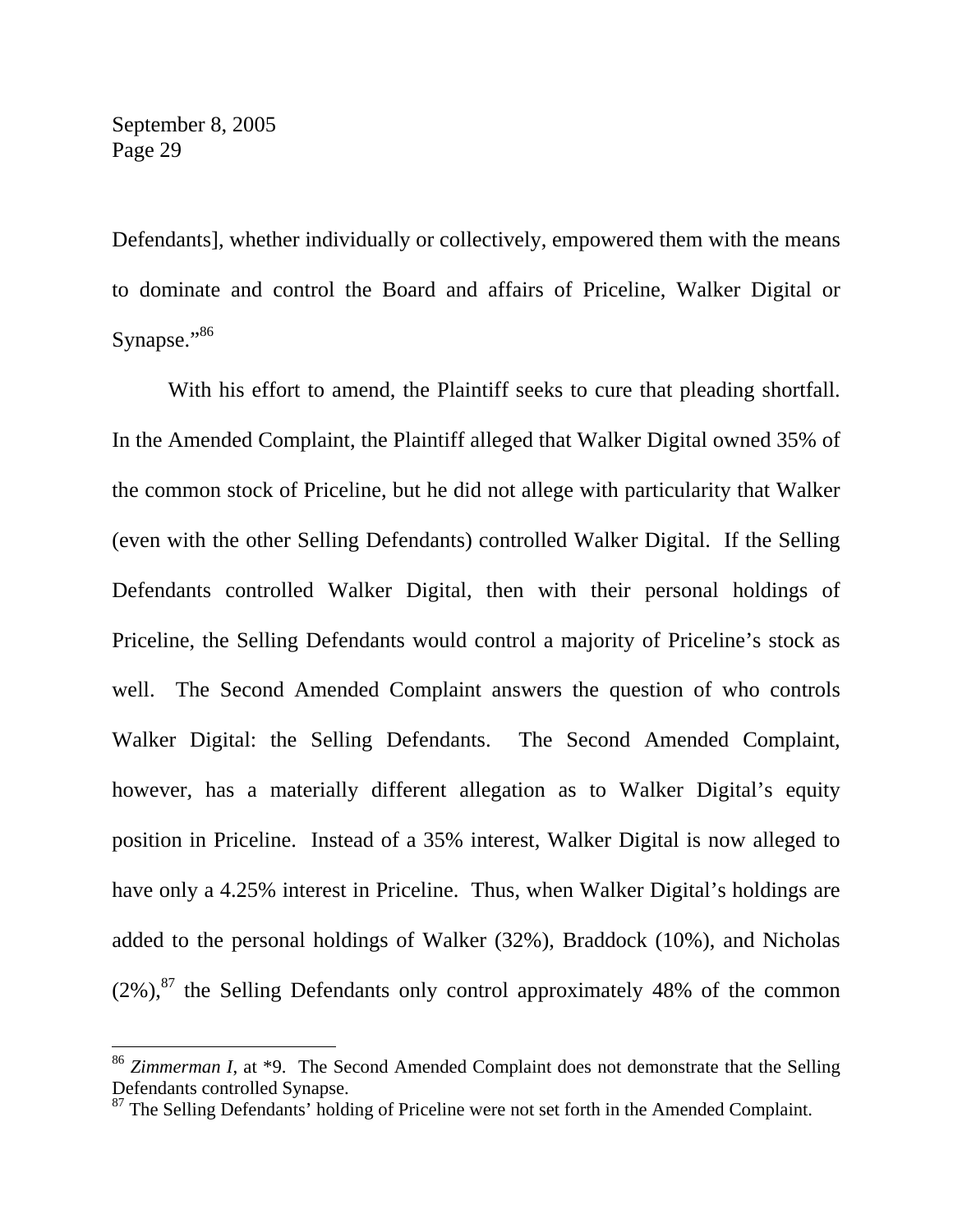$\overline{a}$ 

stock of Priceline.<sup>88</sup> Therefore, the Selling Defendants do not have majority control of Priceline's stock.<sup>89</sup>

 Accordingly, it is necessary to turn to the question of whether the Selling Defendants, holding a 48% equity position, were able to control the affairs of Priceline. "Stock ownership alone, at least when it amounts to less than a majority, is not sufficient proof of domination of control [of the Board of Directors]."90

 Evaluation of a board's independence, however, requires a "contextual inquiry. $1^{91}$  Not only must the Court consider the power and influence of the allegedly dominating person, but it also must assess the susceptibility of the directors to the exercise of that leverage. A large shareholder may be able to

<sup>88</sup> In *Zimmerman I*, the Court speculated that, if Walker and the other Selling Defendants controlled Walker Digital, then they would be in a position to control Priceline. That speculation, however, was based on the Plaintiff's allegation in the Amended Complaint that Walker Digital owned 35% of Priceline. With the current allegation that Walker Digital holds only 4.5% of Priceline, the foundation for that speculation in *Zimmerman I* has been eroded.

<sup>&</sup>lt;sup>89</sup> Another allegation first appearing in the Second Amended Complaint is that Priceline is one of Worldspan's two largest clients.

<sup>90</sup> *Aronson v. Lewis*, 473 A.2d 805, 815 (Del. 1984). *See, e.g.*, *In re W. Nat'l Corp. S'holders Litig.*, 2000 WL 710192 (Del. Ch. May 22, 2000) (46% shareholder does not control or dominate the board due to stock ownership alone). In *Western National*, the Court, with the benefit of summary judgment record, carefully assessed both the power and conduct of the large shareholder.

<sup>91</sup> *Beam*, 845 A.2d at 1049. *See also Orman*, 794 A.2d at 23 ("We reach conclusions as to the sufficiency of allegations regarding interest and independence only after considering all the facts alleged on a case-by-case basis.").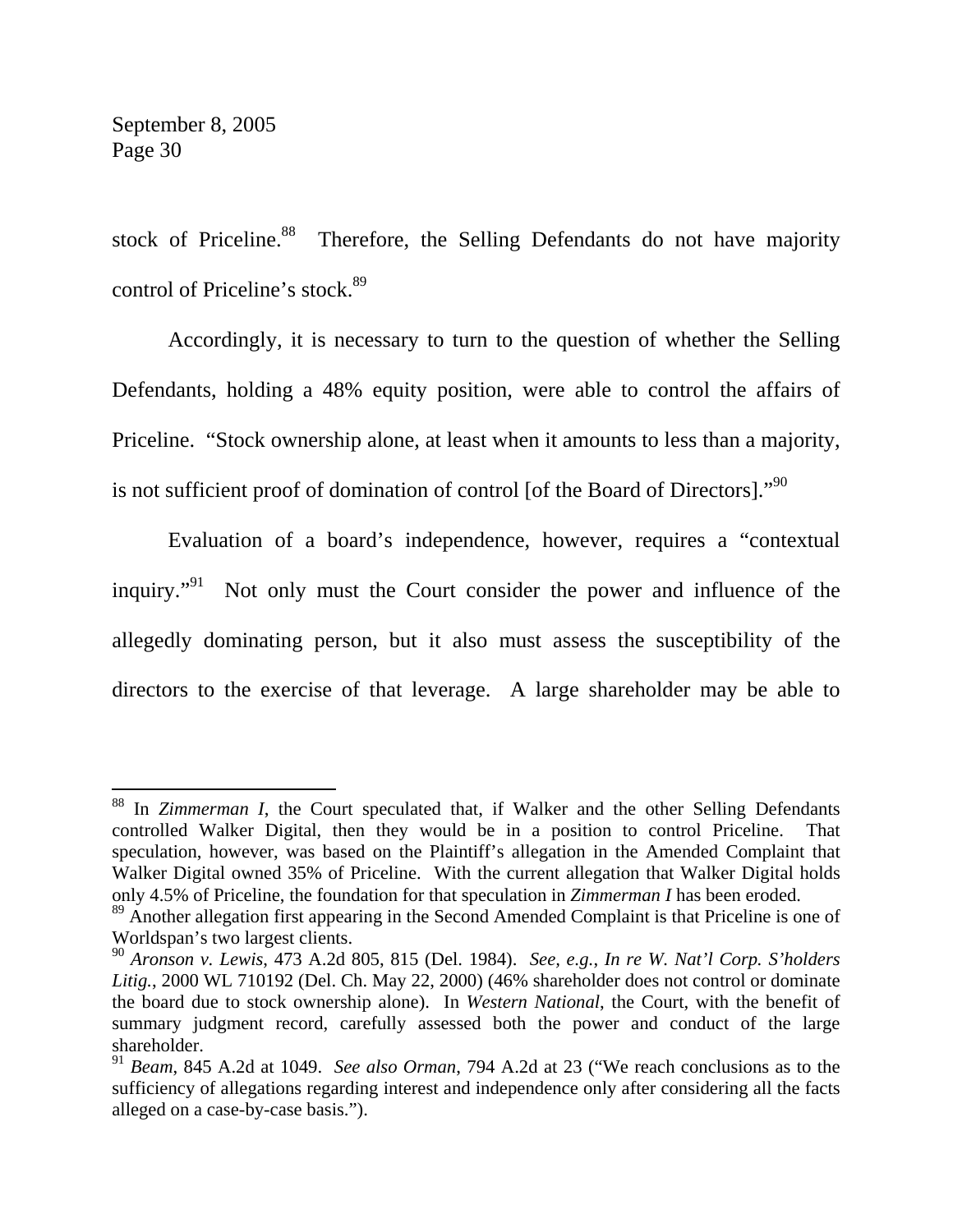$\overline{a}$ 

control the affairs of a corporation as a matter of voting power even without being able to exercise controlling influence over the company's directors that would raise reasonable doubts about the directors' ability to discharge their fiduciary duties loyally.<sup>92</sup> Under these circumstances, a careful analysis of why the directors, on an individual basis, might need to curry favor with (or otherwise consider their obligations to) the majority shareholder is necessary. For example, the Court must consider what material benefits (or detriments) the majority shareholder can bestow (or impose) upon each of the directors,  $93$  other than, as a general matter, the majority shareholder's capacity to deny them their continuing status as directors. On the other hand, there are circumstances in which a shareholder with less than a majority of a company's equity can effectively control and dominate a board. Something more than merely owning a sizeable (but less than majority) block of the Company's stock is necessary.<sup>94</sup> This inquiry may involve, for example, the exercise of power by a dominant chief executive.

<sup>92</sup> *See, e.g.*, *Beam*, 845 A.2d at 1051 (assessing the power and domination of a 94% shareholder).  $93$  This, of course, is in addition to other concerns, such as family relationships, that may be present. *See, e.g.*, *Mizel v. Connelly*, 1999 WL 550369 (Del. Ch. July 22, 1999).

<sup>94</sup> *See, e.g.*, *In re Ply Gem Indus., Inc.*, 2001 WL 755133 (Del. Ch. June 26, 2001) (allegedly controlling shareholder with 25% of stock); *Friedman v. Beningson*, 1995 WL 716762 (Del. Ch. Dec. 4, 1995) (allegedly controlling shareholder with 36% of stock), *appeal refused*, 676 A.2d 900 (Del. 1996).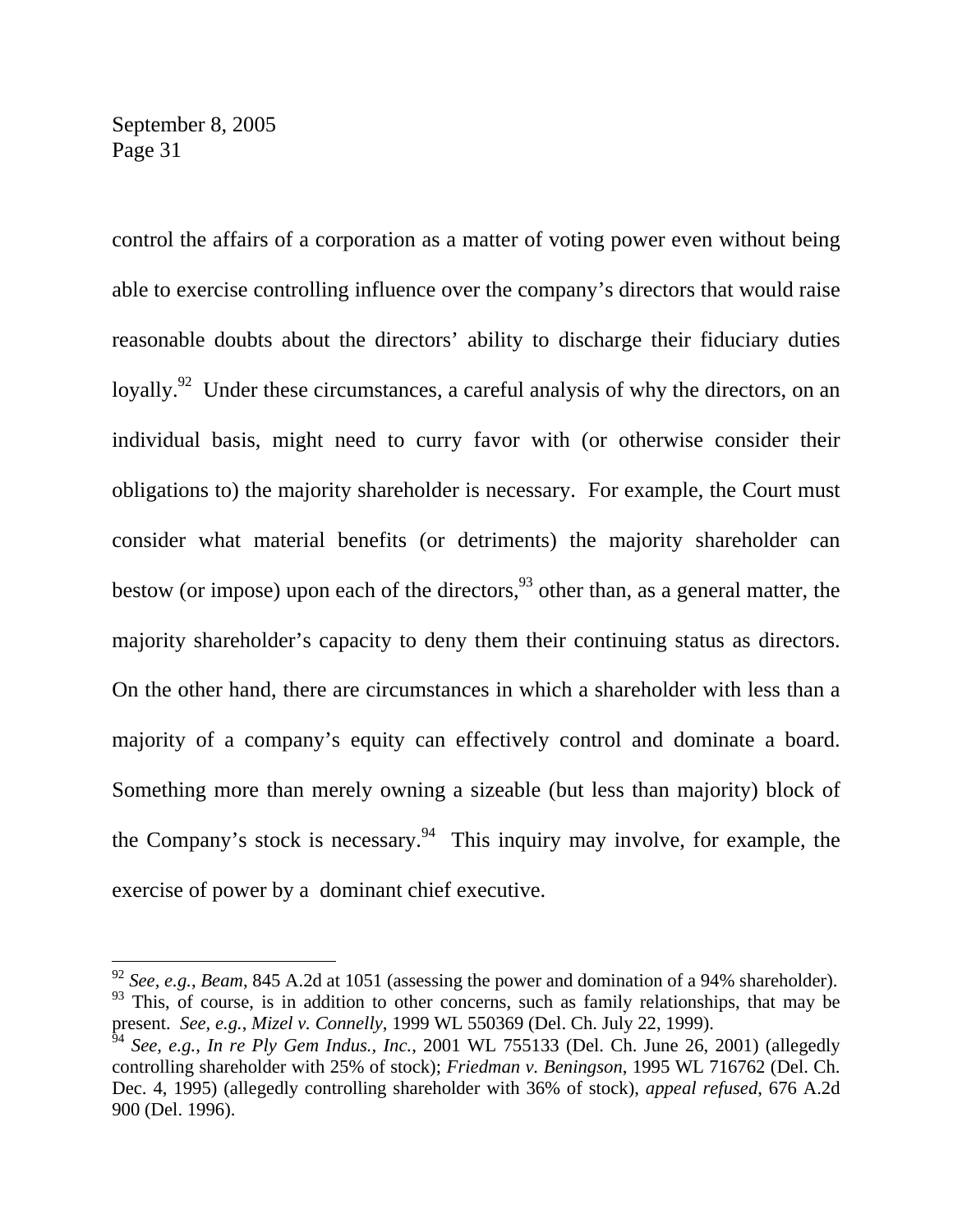To assess the futility of demand on the Priceline Board, the power of one shareholder is not the measure. Instead, the Court must assess, based on the particularized allegations of the Second Amended Complaint, the collective power and control of the three Selling Defendants. Walker is the founder of Priceline, the owner of 32% of its stock, a former chief executive officer, and a major, if not the major, impetus behind Priceline's efforts to develop WebHouse. The allegations of the Second Amended Complaint, if true, demonstrate that Walker was the driving force behind the Company and was able to prescribe the direction that the Company would take. Braddock, another early participant in the development of Priceline, holds 10% of the stock and, significantly, serves as its chairman. Nicholas, the owner of a small percentage (2%) of Priceline's stock, does not independently have appreciable power, but he does contribute to the collective power of the Selling Defendants. When assessed under a motion to dismiss standard, the Second Amended Complaint sets forth sufficient particularized allegations, which, if true, would support the reasonable inference that the Selling Defendants collectively were in a position to control the affairs of the Company and to impair the objective decision-making capability of the Company's directors if those directors would be beholden to (or under the domination of) persons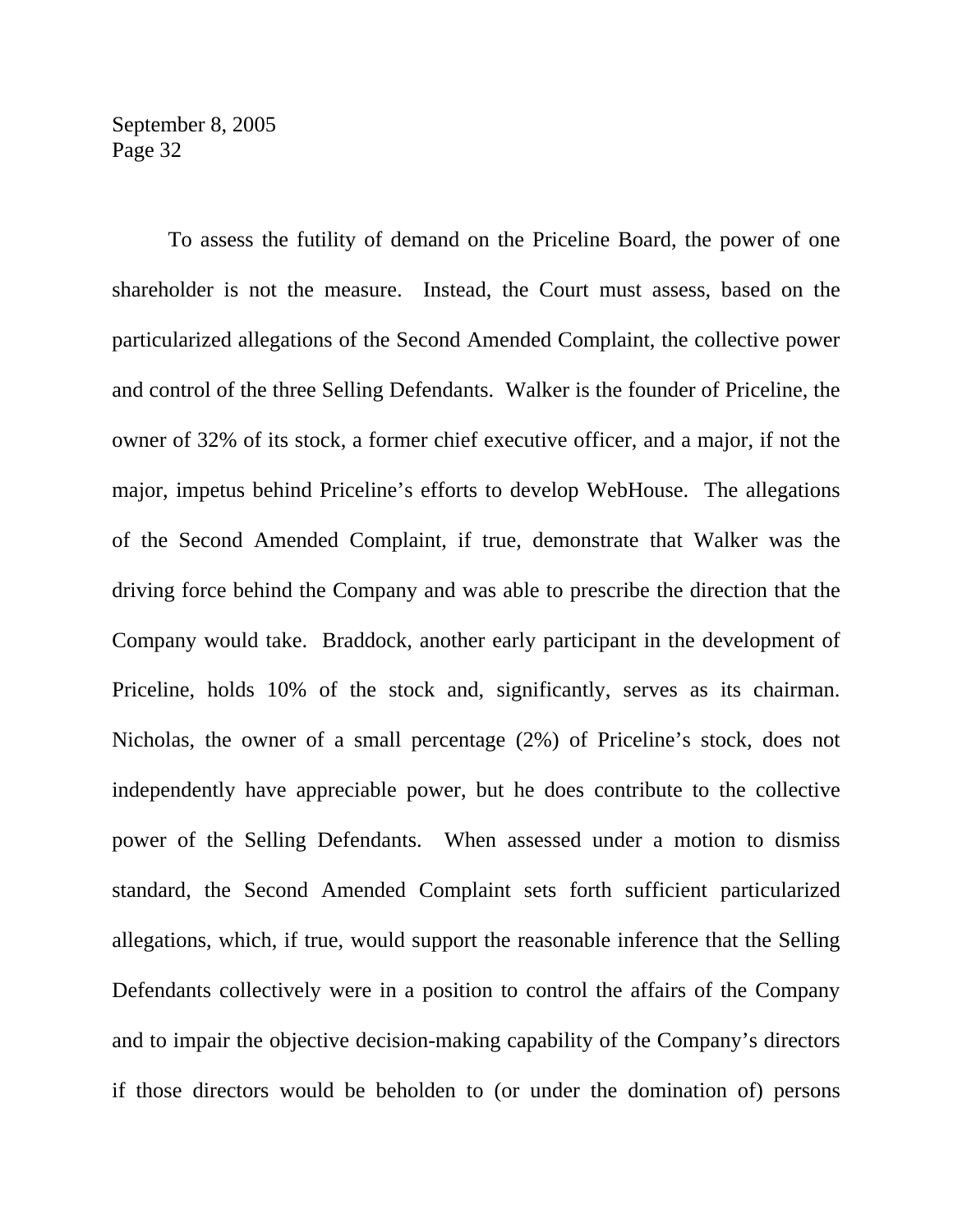holding that type of collective power within Priceline. Accordingly, it is necessary to evaluate whether the Individuals Defendants, as the remaining directors of Priceline, were subject to domination by (or were otherwise "beholden to") the Selling Defendants.

#### a. *Blackney*

Blackney is the Chief Executive Officer of Worldspan. Priceline is one of Worldspan's two largest clients. Worldspan and Priceline entered into a five-year agreement by which Worldspan paid Priceline \$3 million in exchange for Priceline's guarantee of a minimum level of bookings. There is nothing in the Second Amended Complaint that would lead one to conclude that Priceline could not exceed the minimum booking requirements established in its agreement with Worldspan.

 Blackney cannot be viewed as independent to those who are alleged to control Priceline. It would be unrealistic for Blackney to assess independently whether to pursue legal action against those who controlled one of his company's two largest clients, as it has been adequately pled that his company's fortunes are contingent on its business with Priceline. The Defendants argue that Priceline and Worldspan are bound together in a long-term relationship and, therefore, whether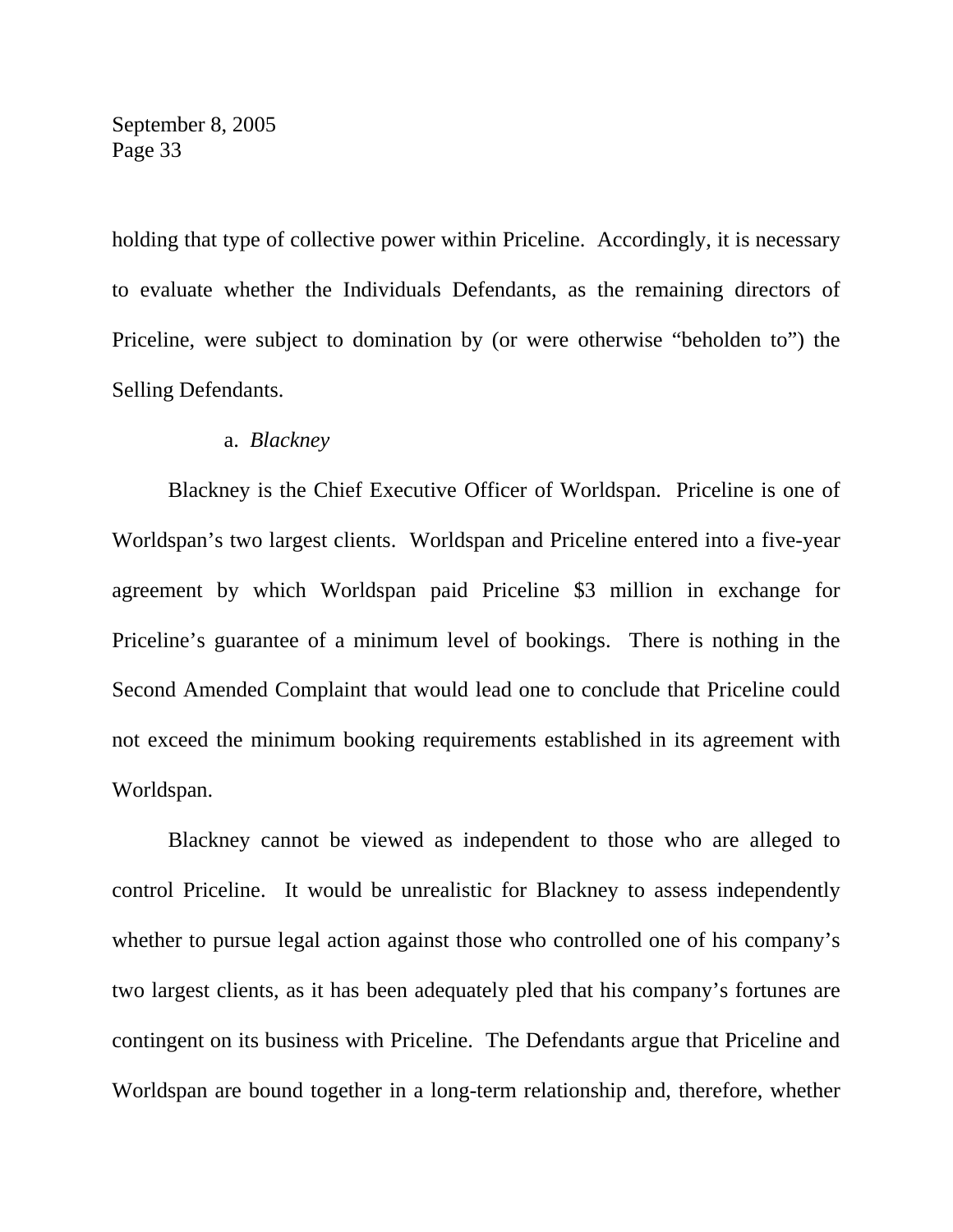$\overline{a}$ 

Worldspan lost the goodwill of Walker and Braddock was irrelevant. However, this argument fails for two reasons: (1) Walker and Braddock's continued goodwill could be important to Worldspan if it could achieve more than the minimum required level of bookings, and (2) even though the Priceline/Worldspan contract was 5 years in duration, Worldspan would likely benefit from Walker and Braddock's goodwill beyond the life of this initial bargain.<sup>95</sup>

## b. *Schulman*

 Schulman, when the initial complaint was filed, served as President and Chief Executive Officer of Priceline. In that position, he was handsomely compensated. Significantly, he reported directly to Braddock. In short, these circumstances cast reasonable doubt on Schulman's ability to assess independently

<sup>&</sup>lt;sup>95</sup> By pleading that Priceline was one of Worldspan's two largest clients, the Plaintiff has pled the materiality of the relationship. There may be instances where, even if the allegations of the nature asserted by the Plaintiff are true, the relationship may not be material to Worldspan (for example, (a) if Client # 1 accounted for 97% of Worldspan's business and Client #2 accounted for 2%, or (b) if Client # 1 and 2 each accounted for 2% of Worldspan's business and 96 additional customers accounted for 1% each). However, given that the Plaintiff is entitled to all fair and reasonable inferences from the well-pled facts alleged in its Second Amended Complaint, at this stage of the proceedings it would be unreasonable not to infer the materiality of Priceline's business to Worldspan.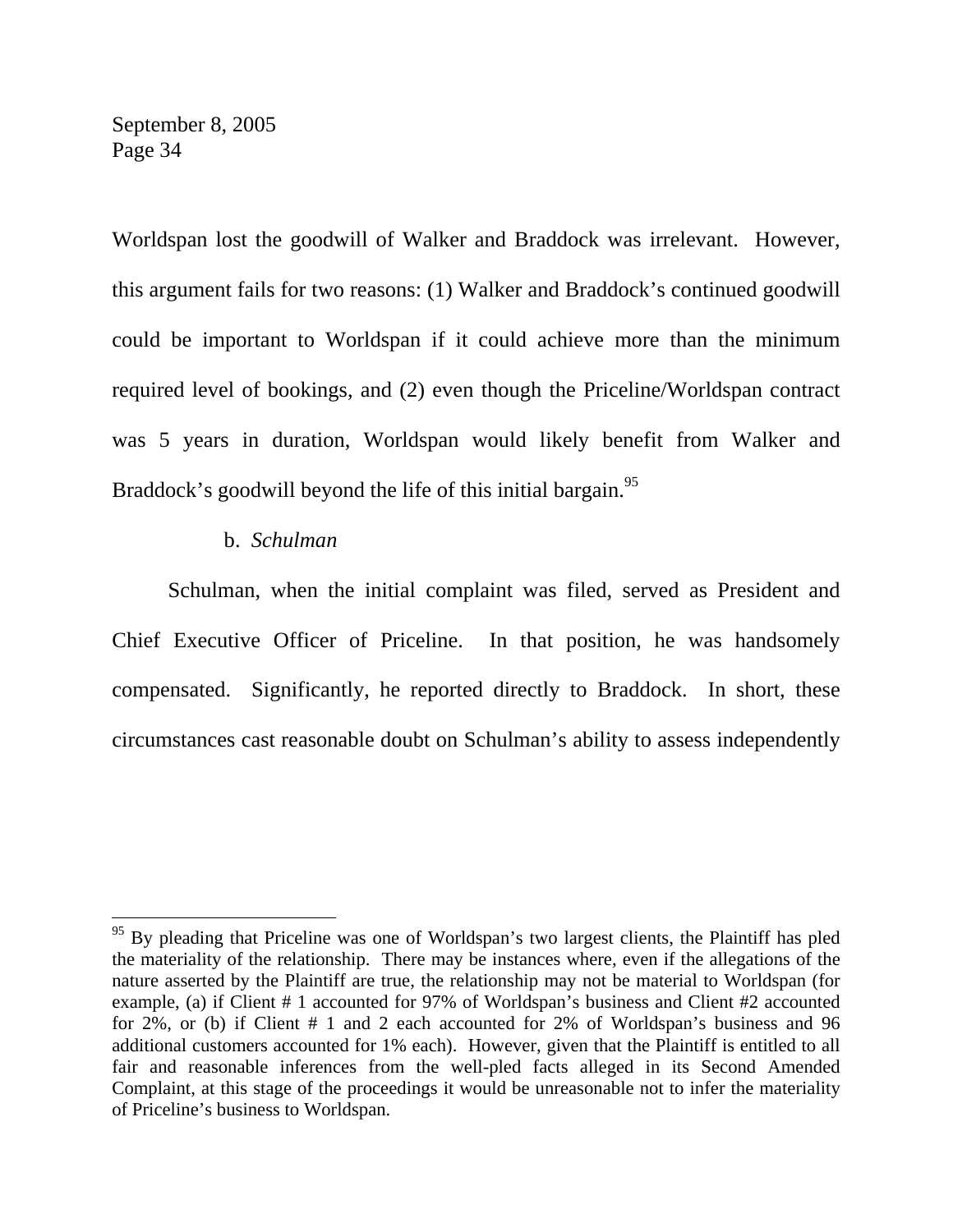$\overline{a}$ 

demand upon Priceline's Board to file suit against Braddock, his boss; Walker, holder of 32% of the Company's stock; and Nicholas. $96$ 

c. *Miller*

Because Miller's principal employment was her job as the CFO of Priceline, and because the Plaintiff has successfully pled that Braddock and Walker controlled Priceline, Miller can not have been expected to analyze demand with regard to insider trading allegations against them independently. Even if Miller was planning to leave Priceline when this action was brought, the Selling Defendants could, nonetheless, influence her departing compensation package (including the forgiveness of her loans). Accordingly, it can be reasonably inferred that Miller was beholden to the Selling Defendants at that moment in time and the Plaintiff has adequately alleged that Miller is not independent for demand futility purposes.

\* \* \* \*

With the conclusion that six of the eleven directors of Priceline were either interested or not independent, the Court need not consider, and draws no inference

<sup>96</sup> *See, e.g.*, *Telxon Corp. v. Bogomolny*, 792 A.2d 964, 974 (Del. Ch. 2001); *Steiner v. Meyerson*, 1995 WL 441999 (Del. Ch. July 19, 1995).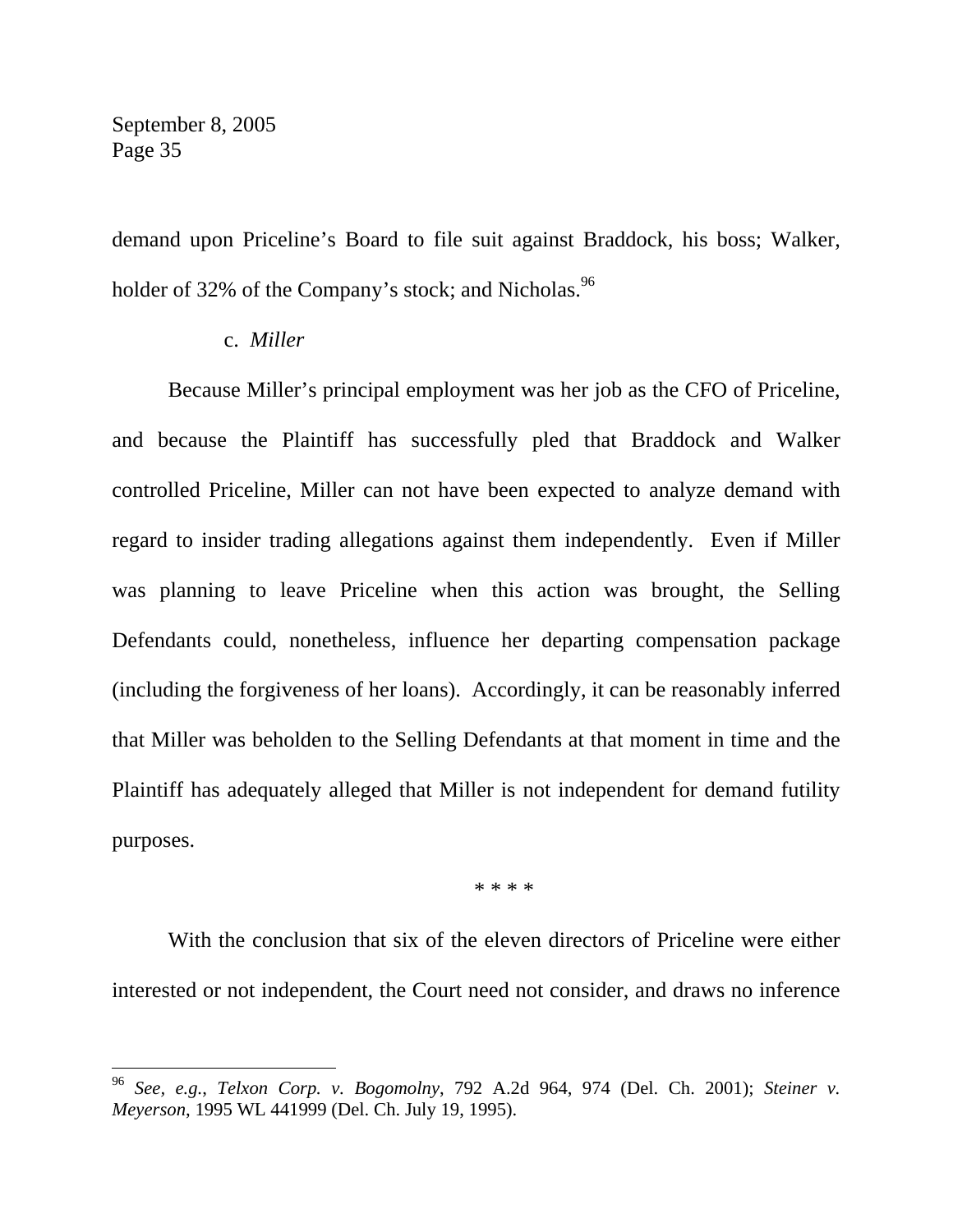as to, the independence of the remaining five directors. The Plaintiff has sufficiently alleged that demand upon Priceline's Board would have been futile.

# **VI. FAILURE TO STATE A CLAIM**

## A. *Legal Standard*

 On a motion to dismiss under Rule 12(b)(6), I am required to assume the truthfulness of all well-pleaded allegations of the complaint. Although I am required to extend to plaintiffs the benefit of all reasonable inferences that can be drawn from the complaint, conclusory statements without supporting factual averments will not be accepted as true for purposes of a motion to dismiss. Under this analysis, I cannot order dismissal unless it is reasonably certain that plaintiffs could not prevail under any set of facts that can be inferred from the complaint.  $\frac{97}{7}$ 

#### B. *Analysis*

 $\overline{a}$ 

The Defendants fail in arguing that amendment of Count I (against the Selling Defendants for breach of fiduciary duty for insider selling and misappropriation of information) would be futile because it fails to state a claim as a matter of law. The Selling Defendants contend that the information they traded upon was disclosed public information and, thus, even assuming that all of the Plaintiff's allegations are true, the Selling Defendants cannot be found liable for trading on inside information. Specifically, the Selling Defendants assert that

<sup>97</sup> *Shamrock Holdings of Cal., Inc. v. Iger*, 2005 WL 1377490, at \*4 (Del. Ch. June 6, 2005) (footnote and internal quotation omitted).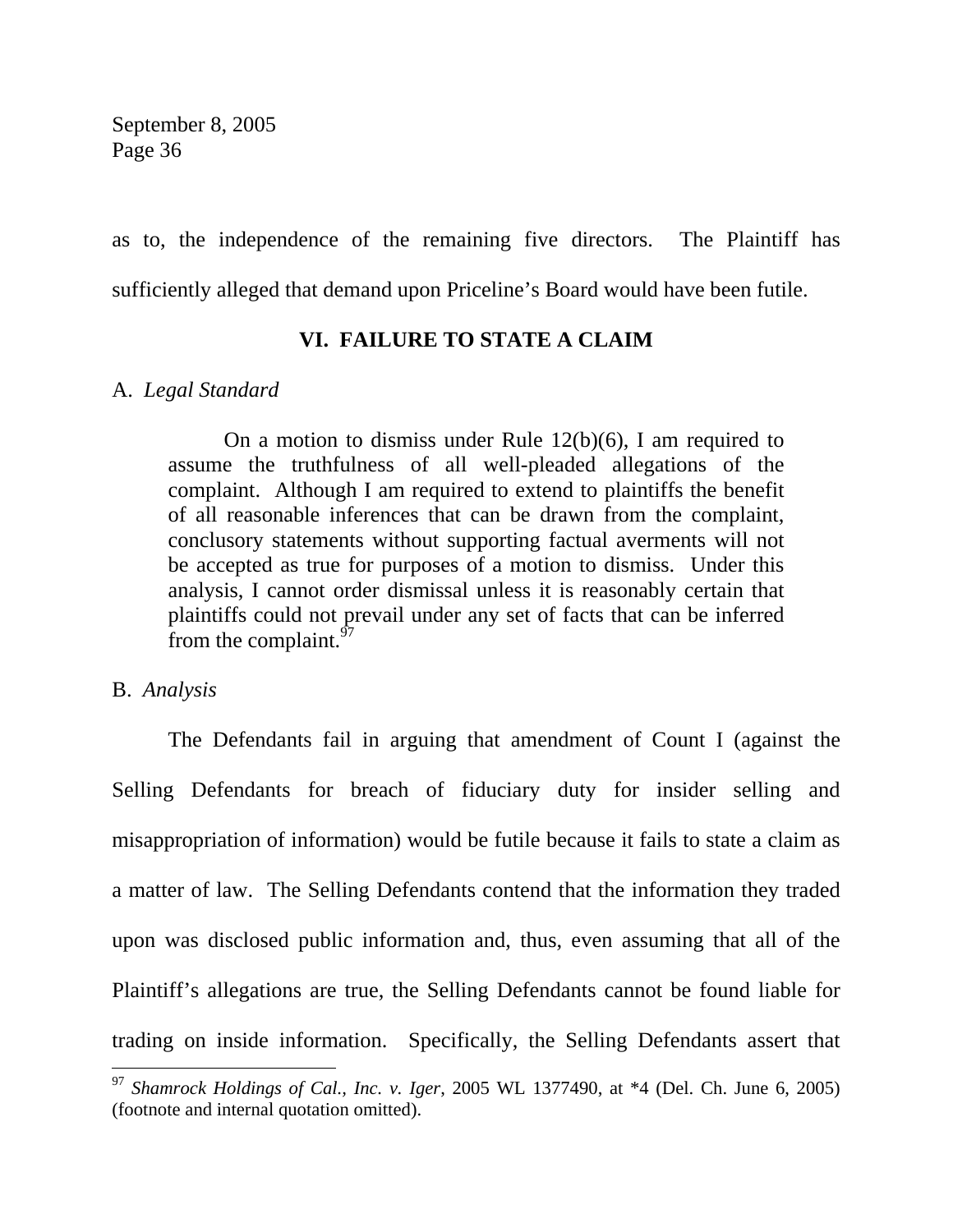Priceline's future profitability, customer satisfaction, competition, third quarter financial guidance, and the future prospects of WebHouse were all publicly disclosed or known to the public. Additionally, the Selling Defendants argue that Priceline's customer dissatisfaction statistics are immaterial.

The Defendants' arguments are unconvincing. The Second Amended Complaint contains allegations that, if true, could lead one to infer that the Selling Defendants, knowing that future prospects did not look promising, gave "kitchen sink warnings" in SEC filings while publicly—and perhaps more visibly professing the opposite. The "bespeaks caution" doctrine, applied in the context of federal securities law and recently reviewed by this Court in *In re Oracle Corp.*, 98 permits companies to discuss candidly future prospects as long as the risks, assumptions, and factors that form these opinions are adequately disclosed. The doctrine, however, does not allow a party to make overly-optimistic statements while also making blanket cautionary warnings.

[C]autionary language, if sufficient, renders the alleged omissions or misrepresentations immaterial as a matter of law. . . . Of course, a vague or blanket (boilerplate) disclaimer which merely warns the reader that the investment has risks will ordinarily be inadequate to

<sup>98 867</sup> A.2d at 935.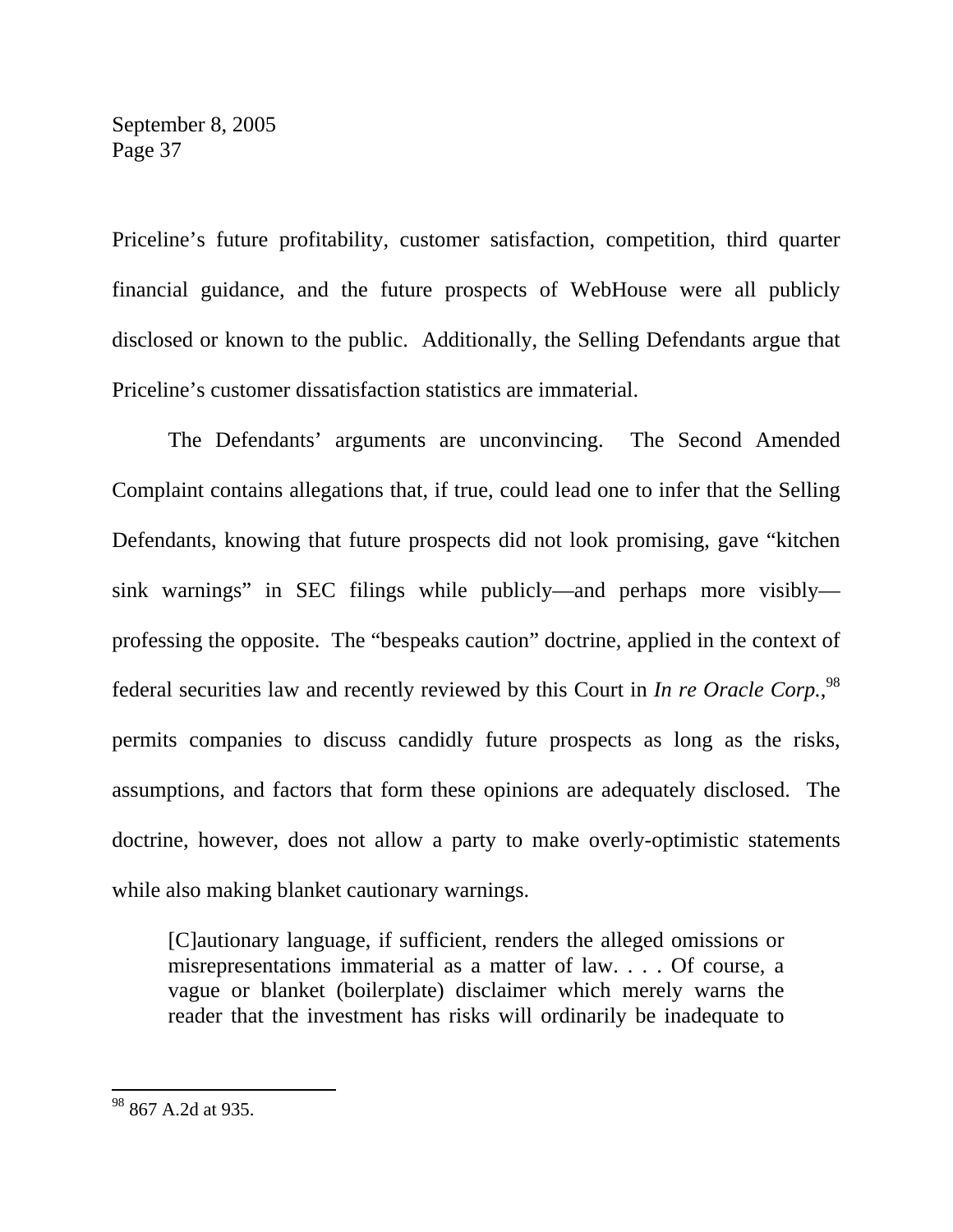> prevent misinformation. To suffice, the cautionary statements must be substantive and tailored to the specific future projections, estimates or opinions in the prospectus which the plaintiffs challenge. $\frac{99}{2}$

 The Plaintiff has recited numerous optimistic statements made by Priceline executives.<sup>100</sup> The Plaintiff has also referenced SEC filings where Priceline issued cautionary remarks, $101$  and the Defendants have pointed to cautionary language and negative disclosures as well. Nonetheless, the Second Amended Complaint sets forth allegations supporting the reasonable inference that the "warning" statements were inadequate either on their own or relative to the "optimistic statements." As illustrated in *In re Westinghouse Securities Litigation*, determination of the sufficiency of a disclaimer by itself and in relation to optimistic statements must be done on a case-by-case basis. From the statements, both positive and negative, in the Second Amended Complaint and the incorporated documents, and after drawing all reasonable inferences from these statements in favor of the Plaintiff, it is not appropriate at this stage in the litigation to determine whether the cautionary statements fairly outweighed the positive statements or vice versa. A more

<sup>99</sup> *In re Westinghouse Sec. Litig.*, 90 F.3d 696, 707 (3d Cir. 1996).

<sup>&</sup>lt;sup>100</sup> *See, e.g.*, Second Amended Complaint, at ¶ 67-69.

<sup>101</sup> *See, e.g.*, *id.*, at ¶ 77.